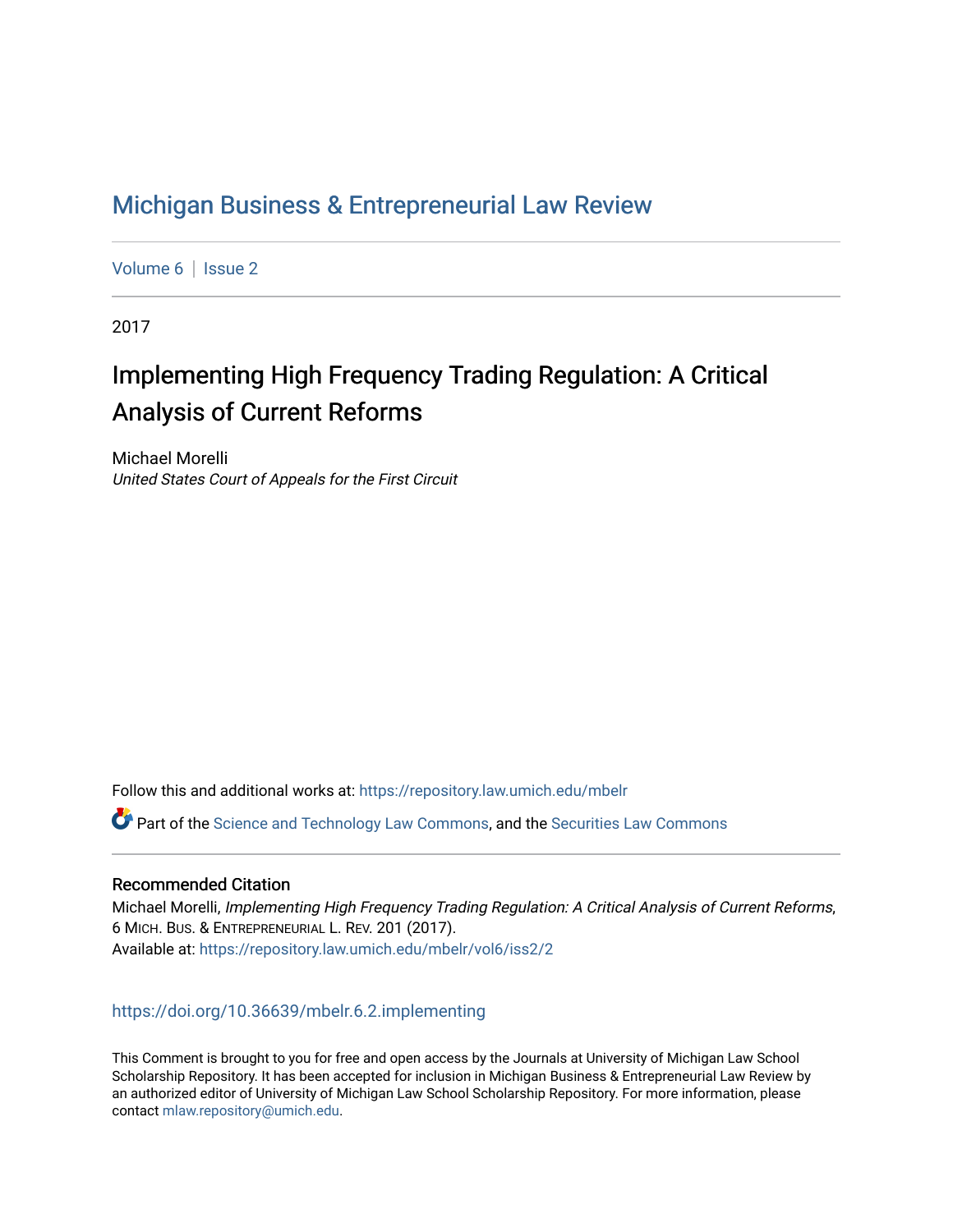# **IMPLEMENTING HIGH FREQUENCY TRADING REGULATION: A CRITICAL ANALYSIS OF CURRENT REFORMS**

#### *Michael Morelli\**

*Technological developments in securities markets, most notably high frequency trading, have fundamentally changed the structure and nature of trading over the past fifty years. Policymakers, both domestically and abroad, now face many new challenges influencing the secondary market's effectiveness as a generator of economic growth and stability. Faced with these rapid structural changes, many are quick to denounce high frequency trading as opportunistic and parasitic. This article, however, instead argues that while high frequency trading presents certain general risks to secondary market efficiency, liquidity, stability, and integrity, the practice encompasses a wide variety of strategies, many of which can enhance, not inhibit, the secondary trading market's core goals.*

*This article proposes a regulatory model aimed at maximizing high frequency trading's beneficial effects on secondary market functions. The model's foundation, however, requires information. By analyzing more data on how high frequency traders interact with markets, regulators can assess the viability and scope of other potentially worthwhile measures targeting more general market threats. Likewise, regulators can determine who is in the best position to bear supervisory responsibility for particular trading activities: agencies, exchanges, traders, or some combination thereof. Crucially, the model also calls on regulators to share information on a global scale: trading no longer only affects a single exchange, a single asset class, or even a single country. By sharing information, regulators can enact more informed regulations, stabilize secondary markets, and minimize regulatory arbitrage. In short, high frequency trading can be a force for good, but a principled and coordinated effort is needed to ensure it fulfills that potential.*

|                                                      | 202 |  |  |
|------------------------------------------------------|-----|--|--|
| I. HFT REGULATION GOING FORWARD                      |     |  |  |
| A. Measures Addressing Price Accuracy and Efficiency |     |  |  |
|                                                      | 202 |  |  |
|                                                      | 203 |  |  |
| 2. Minimum Order-to-Execution Ratios                 | 204 |  |  |
| 3. Frequent and On-Demand Batch Auctions             | 205 |  |  |
|                                                      |     |  |  |

The author graduated from Villanova University in 2011 and Harvard Law School in 2016. He is currently a Judicial Law Clerk for the Honorable Norman H. Stahl of the United States Court of Appeals for the First Circuit. He would like to thank Katie Acosta, Marc Chiaramonte, Matthew Horstmann, and Professor Howell Jackson for their encouragement, support, and feedback. He would also like to thank the editors at the *Michigan Business & Entrepreneurial Law Review* for their hard work, patience, and dedication. However, the views expressed in this article by the author are in his personal capacity and are solely his own.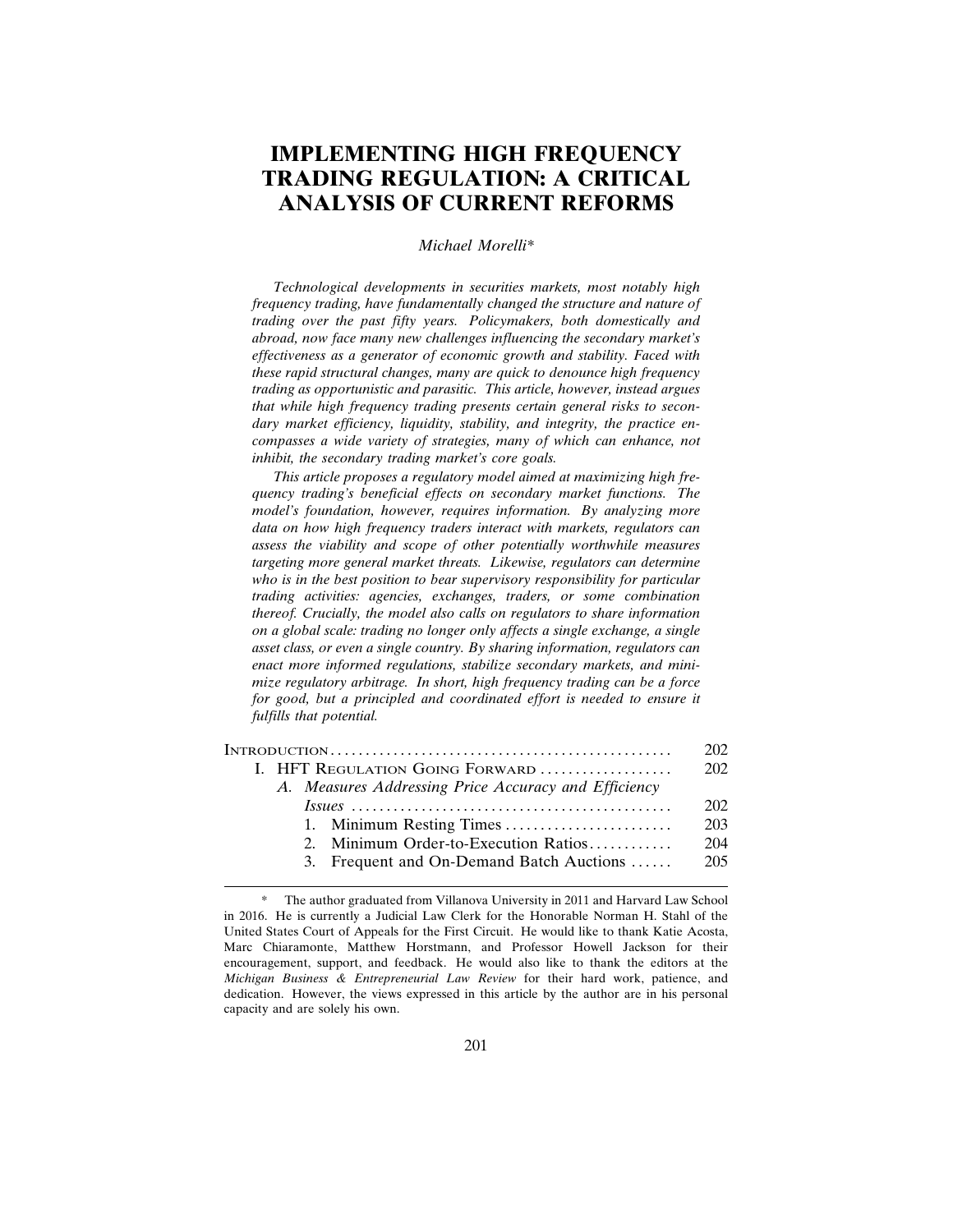|  |  |  | Financial Transaction Taxes                       | 209 |
|--|--|--|---------------------------------------------------|-----|
|  |  |  | 2. Small-Cap Tick Size Pilot Program              | 210 |
|  |  |  | 3. Market-Making Obligations                      | 212 |
|  |  |  | 4. Dynamic Maker-Taker Fees                       | 214 |
|  |  |  | C. Measures Addressing Market Stability Issues    | 215 |
|  |  |  | 1. Anti-Disruptive Trading Rules                  | 217 |
|  |  |  |                                                   | 219 |
|  |  |  | 3. HFT Registration and Disclosure Requirements.  | 220 |
|  |  |  | D. Measures Addressing Investor Protection Issues | 222 |
|  |  |  | II. THE IMPORTANCE OF REGULATORY COORDINATION     | 226 |
|  |  |  |                                                   | 229 |
|  |  |  |                                                   |     |

# **INTRODUCTION**

This is the second comment in a two-part series offering a comprehensive approach for regulating secondary markets at a time when trading is getting faster and faster but spreads are getting narrower and narrower. The first comment summarized how secondary markets are currently structured, how many high frequency trading (HFT) strategies currently operate, and how regulators should go about thinking about the issues those strategies cause.<sup>1</sup> This comment expands on the first by offering critical analyses of current initiatives regulators are now considering which target many of those issues. As the reader shall see, the comment argues that many of these initiatives, though theoretically sound, will not succeed absent some level of domestic and international regulatory coordination.

# I. HFT REGULATION GOING FORWARD

The landscape surrounding HFT is unsettled. Global regulators have enacted, proposed, or considered a wide range of measures targeting several of the problems discussed in the previous article, with more now under consideration. This section describes several of the measures indepth, identifying whether they adequately address HFT-related issues and recommending which ones policymakers should keep, adopt, alter, or discard going forward.

# A. *Measures Addressing Price Accuracy and Efficiency Issues*

Any plan to regulate HFT must encourage those strategies that promote effective price discovery and discourage those that do not. As a starting point, HFT strategies primarily relying on market orders will impute more information into securities' prices compared to those primarily relying on limit orders. Nonetheless, HFT strategies that heavily rely on market orders may damage the market in other ways, such as by trading

<sup>1.</sup> Michael Morelli, *Regulating Secondary Markets in the High Frequency Age: A Principled and Coordinated Approach*, 6 MICH. BUS. & ENTREPRENEURIAL L. REV. 101 (2016).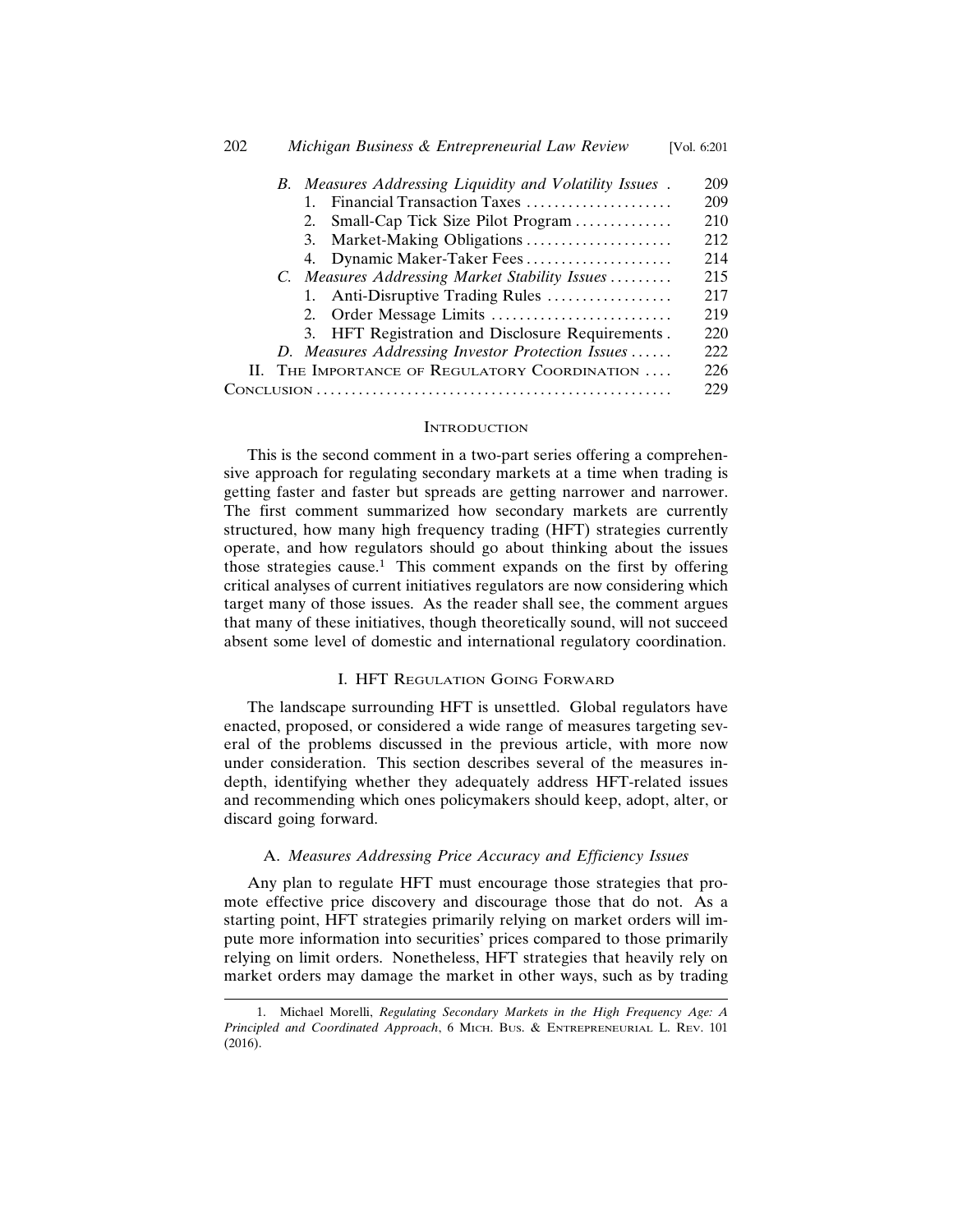against standing limit orders and decreasing overall liquidity levels. Accordingly, any solution needs to maximize the market order's inherent benefits while minimizing its potential costs, thus ensuring that securities trading remains based on fundamentals-based analysis rather than pure speed. Put another way, HFT strategies that discourage other market participants from generating and acting on new information should be discouraged, while those boosting such investment should be encouraged.

# 1. Minimum Resting Times

Minimum resting times specify the time that a limit order must remain in force. Theoretically, these delays increase the likelihood that a quote viewed by a market participant is available for a trade and provide better estimates of current market prices. Similarly, by making the limit order more risky from an adverse selection standpoint, minimum resting times reduce the profitability of manipulative HFT strategies while simultaneously incentivizing HFT firms to submit orders reflecting more fundamentals-based information. Mary Jo White, Chair of the U.S. Securities and Exchange Commission (SEC) from April 2013 to January 2017, had expressed, in her official capacity, qualified support for minimum resting times, arguing they would curb the excessive use of canceled orders by HFT firms.<sup>2</sup>

The broadness of these proposals present certain dangers. Professors Merritt Fox, Lawrence Glosten, and Gabriel Rauterberg for instance, chastise minimum resting times for ignoring the many legitimate reasons why HFT strategies rapidly cancel orders beyond electronic front running.3 Beyond this heedlessness, it is unclear whether minimum resting times would achieve their desired effects. These limits impede arbitrage between markets and products at least to some extent, diminishing efficient price discovery. Similarly, instead of receding to the background, new types of manipulative HFT strategies would operate at slower, but just as harmful, intervals.

Minimum resting times would have other harmful effects as well. For instance, preventing traders from cancelling limit orders means that such orders are in constant danger of becoming stale and subject to adverse selection. Aggressive HFT strategies would likely submit market orders to execute against a stale standing limit order and immediately sell the shares at a higher price. The aggressive market order thus profits at the expense of the limit order, leading liquidity providers to increase spreads to hedge against this additional risk. Since market orders are typically more impactful with respect to price, decreased liquidity leads to larger price

<sup>2.</sup> Mary Jo White, Chair, U.S. Sec. & Exch. Comm'n, Address at the Sandler O'Neill & Partners, L.P. Global Exchange and Brokerage Conference: Enhancing Our Equity Market Structure, Speech, (June 5, 2014), http://www.sec.gov/News/Speech/Detail/Speech/13705 42004312#.U5hzaihCw40.

<sup>3.</sup> *See* Merritt B. Fox, Lawrence R. Glosten, & Gabriel V. Rauterberg, *The New Stock Market: Sense and Nonsense*, 65 DUKE L. J. 191 (2015).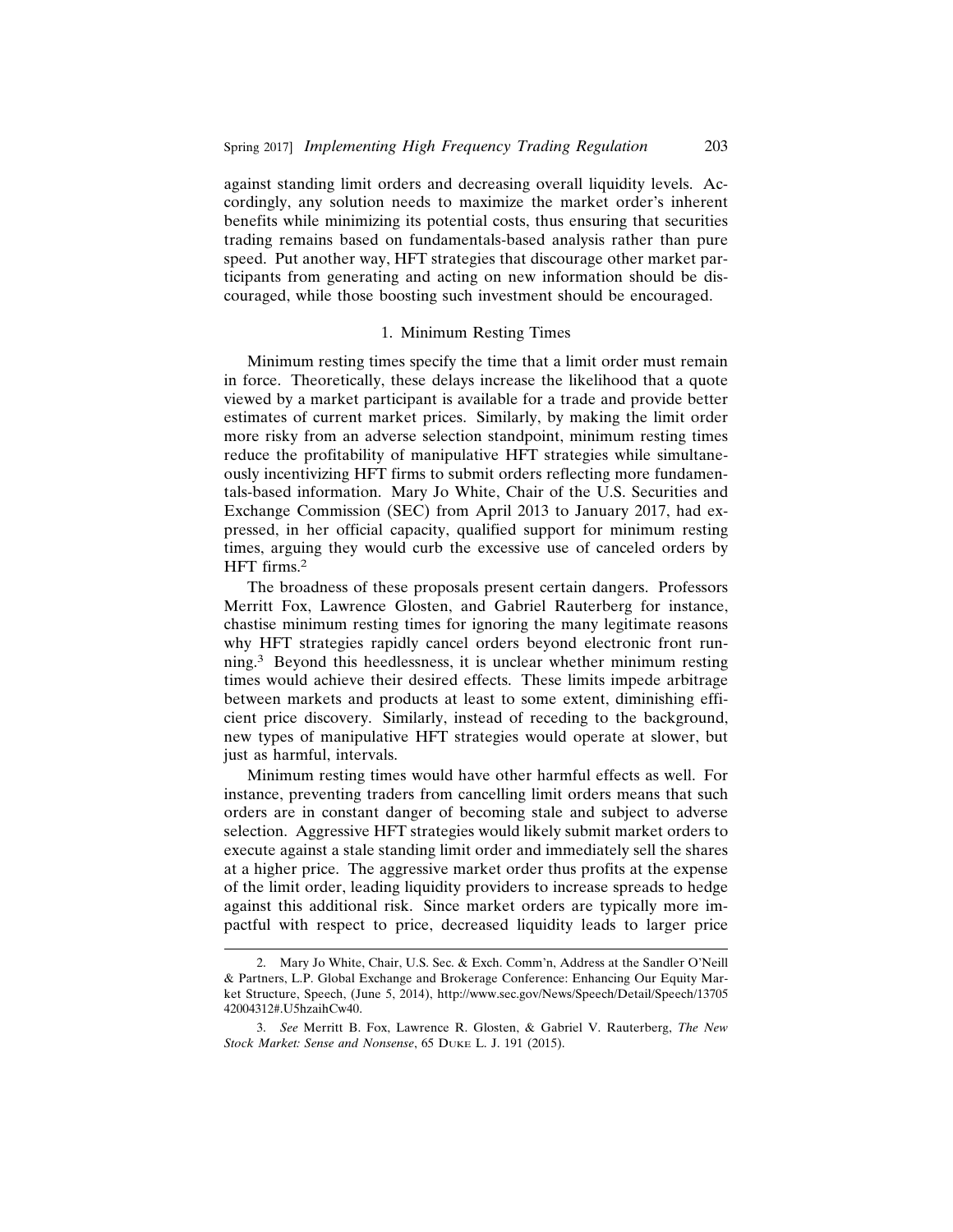changes when a particularly aggressive market order hits a trading venue. Thus, it is not surprising that other jurisdictions, like Australia and Europe, have rejected minimum order resting times.<sup>4</sup>

# 2. Minimum Order-to-Execution Ratios

Minimum order-to-execution ratios impose limits on a trader's ability to send orders to the market. Once they hit the ratio's limit, these traders have to participate in a trade before submitting any new orders. The potential benefits of these ratios mirror those of minimum resting times: the limit order book would likely be more stable since it would be harder to cancel orders, providing the market with better, more accurate price estimates. However, unlike minimum resting times, traders wishing to submit limit orders are not forced into a situation where they face adverse selection risk. So long as the trader remains below the ratio, they can cancel these orders at any time, meaning there is a smaller windfall to predatory HFT strategies using market orders.<sup>5</sup>

One concern is that these ratios would also affect other beneficial HFT trading strategies. Again, Fox et al. note that HFT firms revise quotes for many non-manipulative purposes.<sup>6</sup> Statistical arbitrage strategies, for example, naturally trigger cancellations and resubmissions to reduce price discrepancies, and a restrictive minimum order-to-execution ratio could be stifling. Moreover, as with minimum resting times, certain order-to-execution ratios could cause ETF and derivatives valuations to become unaligned due to decreased arbitrage activity, resulting in less accurate prices and net efficiency losses.

An overly restrictive ratio would likewise undermine other market functions. Many algorithmic trading strategies seek to reduce trade execution costs by splitting large orders into smaller pieces and by sending orders to markets in different amounts and at different times.7 As orders execute or languish, the execution strategy recalibrates, leading to cancellations and resubmissions. This trading approach reduces costs for traders and leads to greater efficiency in execution, but improperly restricting its use would likely lead to higher spreads. Meanwhile, too low a ratio will result in traders sending fewer limit orders to the market, reducing overall liquidity.

<sup>4.</sup> Adam Haigh, *ASIC Scraps Minimum-Resting-Time Plan for Equity Trade Orders*, BLOOMBERG (May 29, 2013), http://www.bloomberg.com/news/articles/2013-05-30/asic-scraps -minimum-resting-time-plan-for-equity-trade-orders; Philip Stafford and Alex Barker, *EU Clampdown on 'flash boy' traders turns* technical, FIN. TIMES (Apr. 14, 2014), http:// www.ft.com/intl/cms/s/0/40afcd9c-c3e3-11e3-870b00144feabdc0.html#axzz41r4GrRSS.

<sup>5.</sup> J. Doyne Farmer & Spyros Skouras, MINIMUM RESTING TIMES AND TRANSAC-TION-TO-ORDER RATIOS: REVIEW OF AMENDMENT 2.3.F AND QUESTION 20, U.K. GOV'T OFF. SCI. (2012).

<sup>6.</sup> *See* Fox, et al., *supra* note 3.

<sup>7.</sup> *Id.*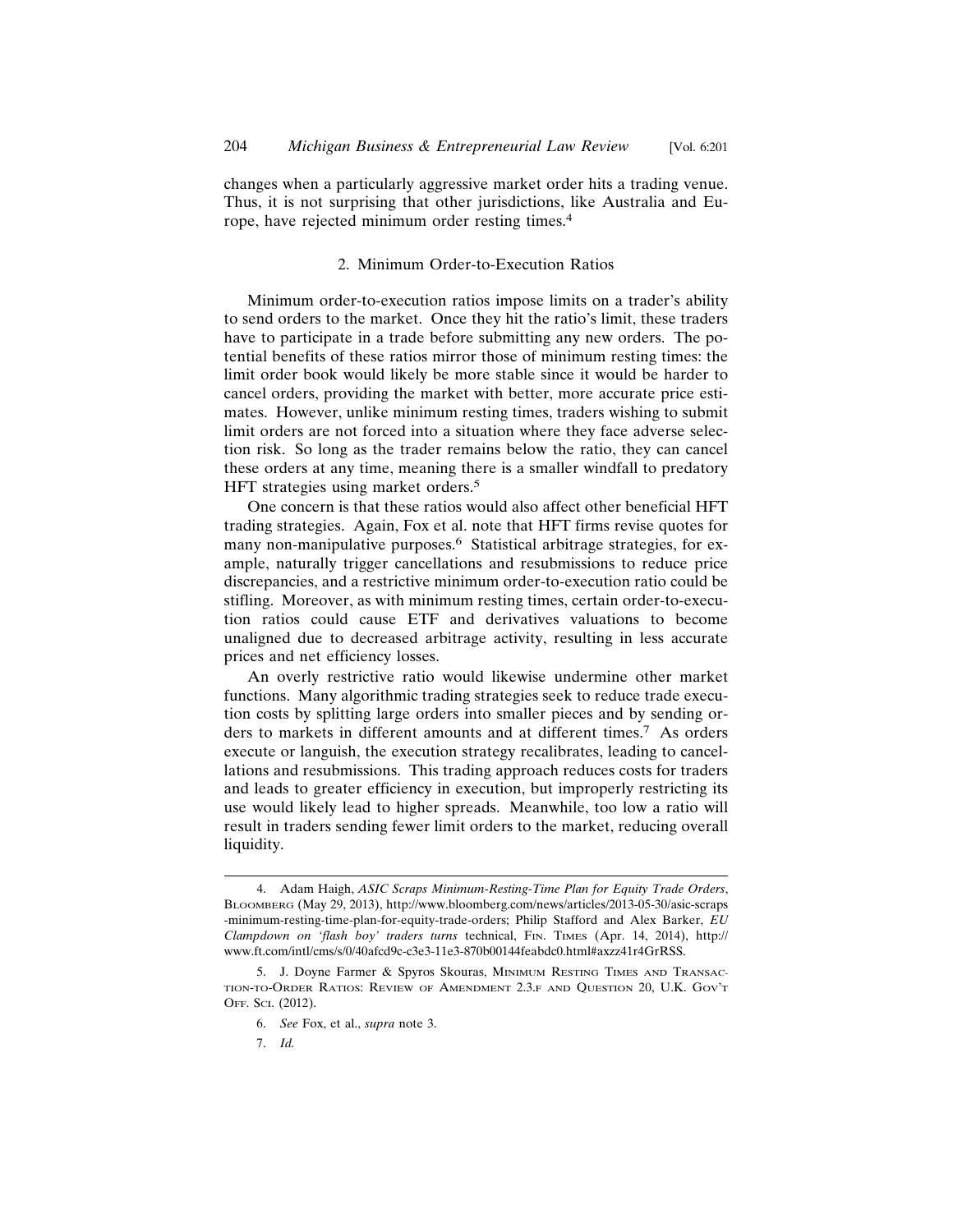Consequently, regulators can choose between two approaches. First, regulators can set the ratio at a relatively high level. This reduces the likelihood that the ratio would improperly inhibit good HFT strategies, though any efficiency gains would be relatively inconsequential. Second, regulators could differentiate order-to-trade ratios based on strategy and historical trading activity. This option would depend on regulators getting more information from HFT firms through registration, discussed in Part I.C.3. Fox et al. do not consider whether more HFT-related trade data would lead to more informed ratios.<sup>8</sup> However, after gathering this data, regulators could effectively charge both exchanges and HFT firms with setting and enforcing reasonable and appropriate order-to-execution ratios during various market conditions based on their historical trading patterns and strategies. Such an obligation would result in more tailored regulation, preserve regulatory resources, and ensure beneficial HFT strategies can continue to operate freely.

#### 3. Frequent and On-Demand Batch Auctions

One of the more novel proposals under consideration involves replacing the current continuous trading system with frequent batch auctions. Professors Eric Budish, Peter Cramton, and John Shim, for instance, produced a plan where securities trading would consist of sealed-bid auctions conducted at discrete time intervals, e.g., every second.9 They argue that continuous time auctions regularly create opportunities for latency arbitrage since a trader will always benefit by being at the top of an order book.10 As a result, the status quo rewards HFT firms that continuously flood markets with orders since the emphasis is on speed, not on price. In contrast, batch auctions process orders received during a fixed time interval simultaneously, which means that "if multiple traders observe the same information at the same time, they are forced to compete on price instead of speed."11 Similarly, since batch auctions make it more difficult for HFT strategies to determine if the trading venue will execute their order, each trade would be more risky. Thus, batch auctions theoretically incentivize HFT firms to make more trades based on information related to a security's fundamentals and dissuade them from engaging in other aggressive strategies that add little to price discovery. Perhaps most importantly, the market structure would also no longer incentivize HFT firms to invest as many resources in speed-focused technologies that contribute little social benefit.

Many jurisdictions are seriously considering variations of these frequent batch auctions. The London Stock Exchange, for instance, tested a

<sup>8.</sup> *Id.*

<sup>9.</sup> *See* Eric B. Budish, Peter Cramton, & John J. Shim, *The High-Frequency Trading Arms Race: Frequent Batch Auctions as a Market Design Response*, 130 Q. J. OF ECON., 1547, 1617-18 (July 23, 2015).

<sup>10.</sup> *Id.* at 1547-48.

<sup>11.</sup> *Id.* at 1556.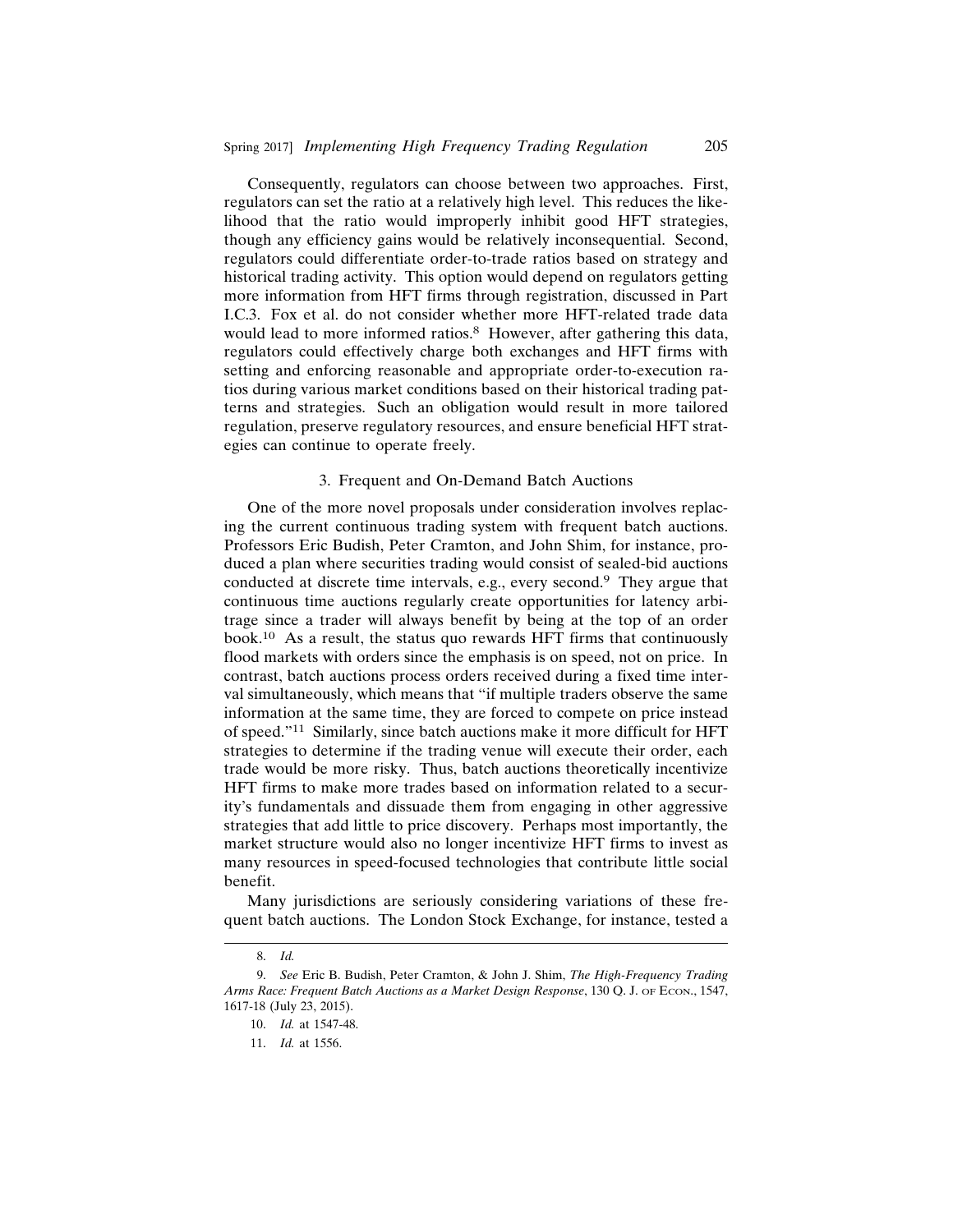midday auction program in some of its most liquid securities,  $12$  and the SEC has approved the Chicago Stock Exchange's plan to launch a batchauction platform called CHX SNAP.13 At least in the United States, however, these auctions face significant implementation hurdles. Specifically, it is unclear how multiple discrete batch auctions across different trading venues would interact with each other under existing United States law. As in most equity markets, United States broker-dealers have a duty of "best execution" when acting on behalf of a client.<sup>14</sup> This duty obligates broker-dealers to attain the most advantageous terms for their clients.<sup>15</sup> Rule 611 of Regulation NMS forces broker-dealers to first route an order to an exchange providing the national bid and best offer (NBBO), partially assuring best execution. Exchanges post quotes in continuous limit order books, making it possible for broker-dealers to make sure they submit an order to the venue with the best price at a particular time. In contrast, a multiple exchange, frequent batch auction system determines prices only at the end of a batch interval, meaning a broker-dealer cannot know in advance which venue will yield the best price.<sup>16</sup>

Even assuming the SEC could change Regulation NMS, every exchange would have to run its auctions simultaneously to completely shift HFT competition from speed to price. Absent such coordination, latency arbitrage opportunities across markets and products would remain commonplace. For instance, a batch auctioneer would need to synchronize a stock's processing time with the processing times of its associated derivatives. Likewise, latency arbitrage could still occur with respect to ETFs since these auctioneers would need to synchronize every ETF's batch auction with its component stocks, an almost impossible feat.

Synchronized batch times would also be undesirable from an efficiency standpoint since optimal batch trading intervals, at least with respect to

<sup>12.</sup> Press Release, London Stock Exch., London Stock Exchange To Launch Midday Auction (Nov. 11, 2014) (on file with author), http://www.lseg.com/resources/media-centre/ press-releases/london-stock-exchange-launch-midday-auction.

<sup>13.</sup> *See* Order Approving CHX Proposed Rule Change to Implement Intra-Day and On-Demand Auction Service, Exchange Act Release No. 76087, 80 Fed. Reg. 61540.(Oct. 6, 2015), https://www.gpo.gov/fdsys/pkg/FR-2015-10-13/pdf/2015-25886.pdf.

<sup>14.</sup> *See* INT'L ORG. OF SEC. COMM'NS, REGULATORY ISSUES RAISED BY CHANGES IN MARKET STRUCTURE 12-13 (2013), http://www.iosco.org/library/pubdocs/pdf/IOSCOPD431. pdf.

<sup>15.</sup> *See* Newton v. Merrill Lynch, 135 F.3d 266, 270 (3d Cir. 1998) (en banc); Payment for Order Flow, Exchange Exchange Act Release No. 34902, 59 Fed. Reg. 55006, 55007 at n.15 (Nov. 2, 1994); FINRA Rules, FIN. INDUS. REG. AUTH., Rule 5310, http:// finra.complinet.com/en/display/display\_main.html?rbid=2403&element\_id=10455 [hereinafter FINRA Rules].

<sup>16.</sup> Markus Baldauf & Joshua Mollner, *Trading in Fragmented Markets* 40 (Stanford Inst. for Econ. Pol'y Research Discussion Paper No. 15-018 2015), http://www-siepr.stanford. edu/repec/sip/15-018.pdf.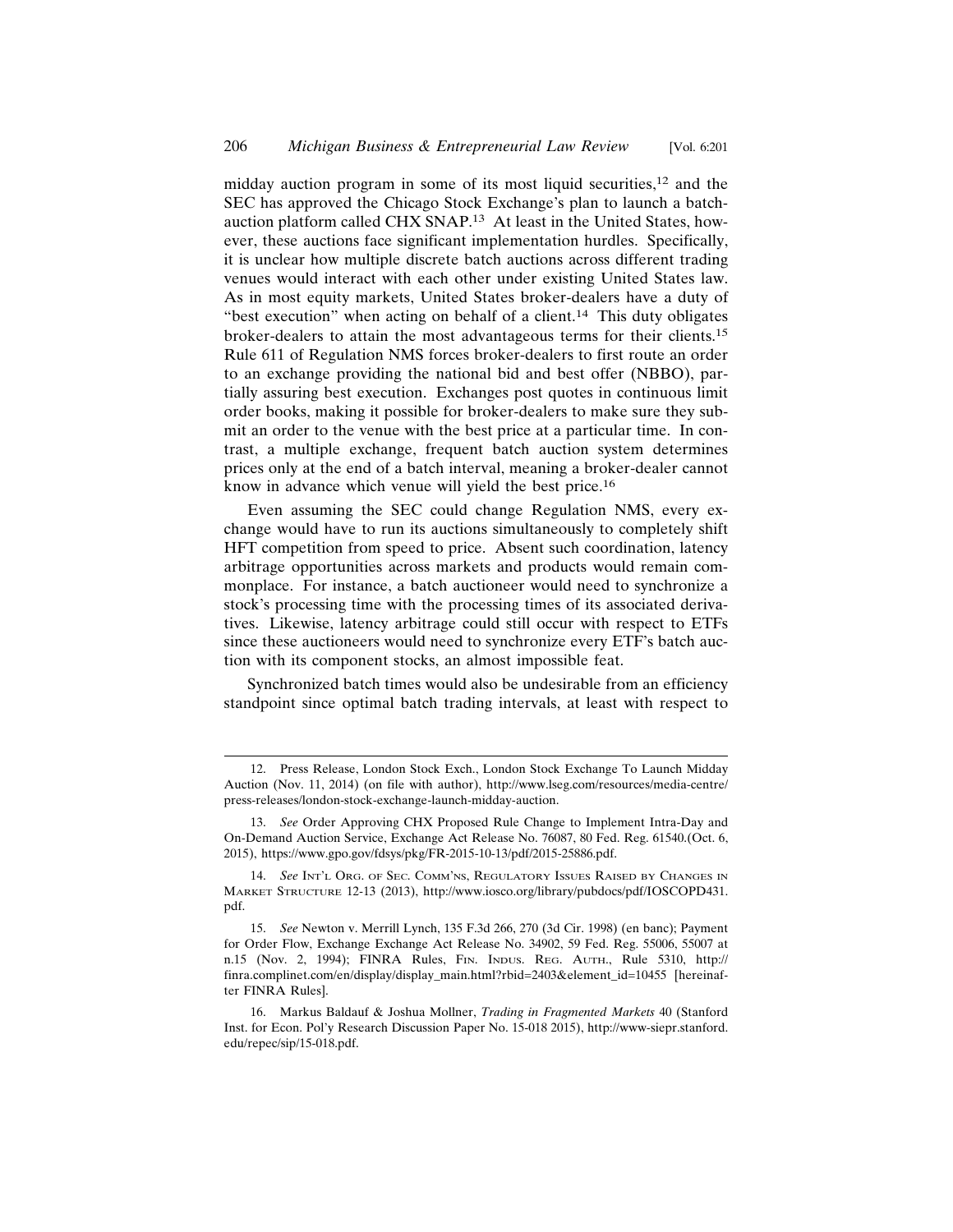liquidity, vary by security.17 And from a systemic risk standpoint, market interconnectivity would increase dramatically, intensifying the risk of system-wide disruptions. For example, issues in one market (e.g. the equities market) could spill over into other markets (e.g. the options or futures market) with more rapidity and frequency.

Still, variants of the Budish et al. auction model could complement and improve on continuous trading dynamics. One possible solution would involve making batch auctions an on-demand function limited to large trades. PDQ, an alternative trading system, currently uses a trader-initiated auction system for security orders.18 The system negates synchronization problems and protects large institutional orders from predatory, latency-exploitive HFT strategies. As an example, John submits a market or marketable limit order to PDQ to buy 4,000 IBM shares. Over the next five to 20 milliseconds, depending on how fast John wishes his execution to be, PDQ solicits liquidity for the trade by sharing only the stock's name with liquidity providers, keeping order direction, size, and price hidden.<sup>19</sup> The trading venue aggregates HFT-submitted contra-side orders in response to the solicitation at specific price levels at or within the NBBO. PDQ then processes the auction, and 3,500 shares execute at these prices. Depending on John's preferences, PDQ either keeps the remaining order for 500 shares on its order book, routes it to another trading venue for execution, or has it cancelled.

Expanding these auctions to exchanges would present significant, but not insurmountable, technical obstacles. On-demand batch auctions assume the national limit order book's existence to determine at what prices these auctions can clear. But under current rules, on-demand auction runners would need to disseminate auction orders to the national limit order book and include them in the NBBO, despite these quotes not being immediately executable or available to everyone. In response, crafty HFT strategies might send orders to both the auction and the continuous order book to shift the NBBO in a particular direction.

To fix the latter problem, auction orders should have to meet minimum size thresholds (e.g., 500 shares) and be noncancelable. If the auction time is set at a short-enough time period, these restrictions make it extremely risky for traders to try to manipulate the NBBO, especially without knowing the size or direction of the auction trade. With respect to the former

<sup>17.</sup> *See* Daniel Fricke & Austin Gerig, *Too Fast or Too Slow? Determining the Optimal Speed of Financial Markets* 29-30 (Aug. 31, 2016), https://papers.ssrn.com/sol3/papers.cfm?ab stract\_id=2363114.

<sup>18.</sup> CODA Block, PDQ, https://www.pdqenterprises.com/wp-content/uploads/2016/09 /CODABlockProductSheet.pdf (last visited Feb. 28, 2017); *Auction1 On-Demand Auctions from PDQ ATS*, PDQ, http://www.pdqats.com/wp-content/uploads/2013/10/Auction1\_ 2014\_WEB.pdf (last visited Feb. 28, 2017); CODA Micro, PDQ, https://www.pdqenter prises.com/wpcontent/uploads/2016/09/CODAMicroProductSheet.pdf (last visited Feb. 28, 2017).

<sup>19.</sup> For larger trades, PDQ offers another on-demand auction service that extends the auction's length to up to 30 seconds. *See* CODA Block, *supra* note 18.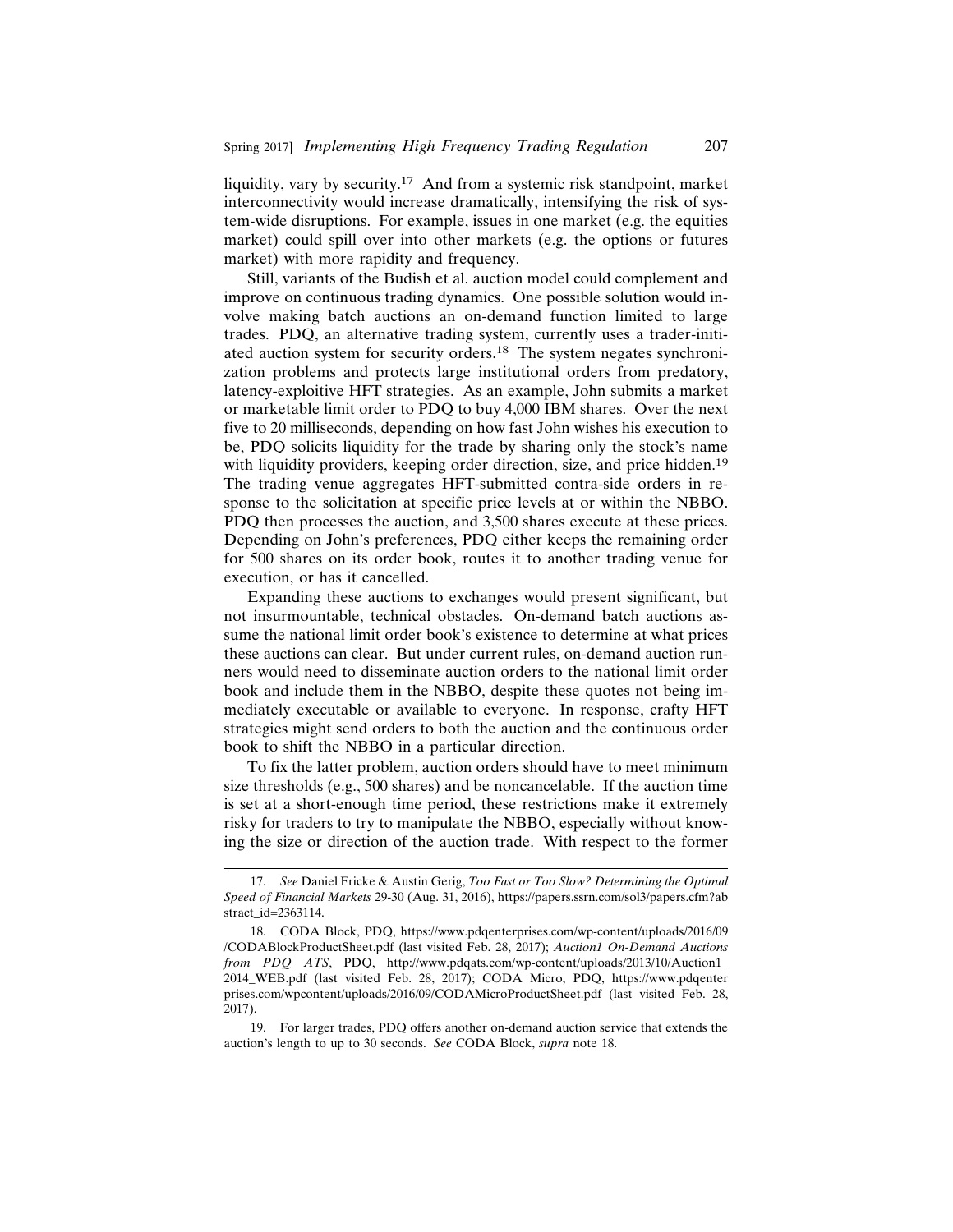problem, exchanges should still transmit these quotes to the market but tag them as auction orders. The SEC could then amend Rule 611 and exempt these orders from inclusion in the NBBO calculation.<sup>20</sup>

This proposed exemption would be appropriate because on-demand auctions have characteristics of a slow market. A slow market occurs when an exchange does not execute trades in a particular security at the fastest possible speed. Currently, Rule 611 only protects quotations that are at the top of an order book and immediately accessible electronically, meaning slow market quotes are not included in the NBBO.<sup>21</sup> Since auction orders are also not immediately accessible or executable, it makes sense to exclude these submitted quotes from the NBBO as well. The NBBO would still protect auction execution prices and eliminate the reverse fear of trading through the rest of the market.

The SEC originally enacted Rule 611 to push exchanges to become electronic and automated, guaranteeing that investors always received the best possible price.<sup>22</sup> While on-demand auctions may hinder Regulation NMS' historical vision of universal "fast" markets, they give HFT liquidity providers more incentives to compete based on price, while the continuing availability of a continuous market ensures that traders can still get nearly immediate execution. These auctions also ensure that markets for different but related securities like equities, derivatives, futures, and ETFs can continue to operate independently. Regulators would not need to make any radical changes to Regulation NMS either, since the national limit order book would still drive trading both inside and outside of these auctions. In short, on-demand auctions promote Rule 611's true goals, price protection and increased competition.

Admittedly, getting HFT firms to engage with these systems will be a tall task so long as continuous order systems exist. This result would be undesirable because non-aggressive HFT order flow benefits non-HFT traders via liquidity promotion and price competition. Auction-runners, however, can address this potential problem in two ways. First, auction runners could give HFT firms with higher liquidity rebates when their orders execute in a batch auction. Still, this solution is not entirely satisfactory; it would increase market complexity, skew broker-dealer incentives with respect to best execution, and fail to discourage HFT firms from inundating the auction platform with quotes (although restricting their ability to cancel submitted orders might). A better approach would piggyback off an HFT algorithm registration proposal, discussed later in the comment, where firms would register specific algorithms with a regulator. As part of this process, the regulator would only allow passive market-making HFT algorithms to enter these auctions. If enough institutional trading

<sup>20. 17</sup> C.F.R. § 242.611(d) (2017).

<sup>21.</sup> *See* 17 C.F.R. § 242.611(a) (2017).

<sup>22.</sup> *See* Morelli, *supra* note 1, at 107-14.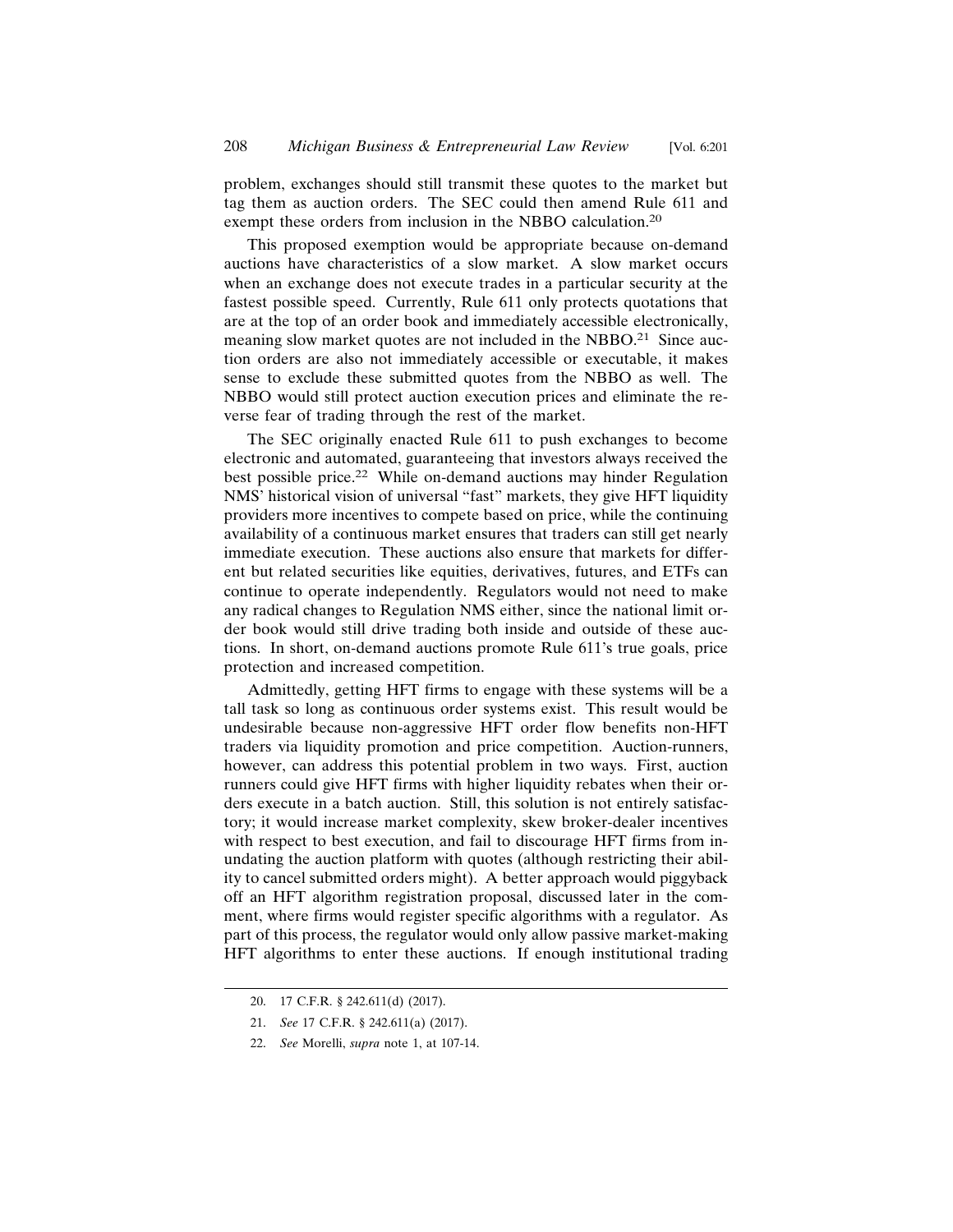activity migrates to on-demand auctions, research suggests that HFT will follow.23

#### B. *Measures Addressing Liquidity and Volatility Issues*

As discussed in the first article, evidence suggests that HFT's benefits are limited to certain measures of liquidity and volatility in particular trading environments, and even then only with respect to specific types of securities.24 Accordingly, regulators must determine how HFT can optimally increase liquidity in historically illiquid stocks and reduce volatility during periods of market stress.

# 1. Financial Transaction Taxes

Many scholars and government officials, including Joseph Stiglitz and Hillary Clinton, have called on regulators to impose a small tax on every order.25 Financial transaction taxes, like other taxes, reduce the amount of the taxed activity.26 Thus, a financial transaction tax theoretically discourages frivolous orders and encourages traders to base their trades on a stock's fundamentals, not their short-term price movements.27 Proponents say the tax would limit the effectiveness of manipulative HFT strategies, discourage excessive investment in financial market infrastructure, and encourage market participants to shift towards longer-term investment strategies where the tax consequences will be less consequential.<sup>28</sup> As of 2014, 11 of the 28 European Union countries had agreed to adopt a version of these taxes, joining many other jurisdictions in Asia, Africa, and North America.<sup>29</sup>

However, financial transaction taxes can generate substantial economic distortions and unintended consequences, the most obvious being that

<sup>23.</sup> *See generally* Elaine Wah, Dylan Hurd & Michael Wellman, *Strategic Market Choice: Frequent Call Markets vs. Continuous Double Auctions for Fast and Slow Traders, in* THIRD CONFERENCE ON AUCTIONS: MARKET MECHANISMS AND THEIR APPLICATIONS 13 (Scott D. Kominers & Lirong Xia eds. 2015) ("[T]he fast traders chase agents into either market, and slow traders under pursuit seek the protection of the frequent call market.").

<sup>24.</sup> Morelli, s*upra* note 1, at 124-26.

<sup>25.</sup> JOSEPH E. STIGLITZ, REWRITING THE RULES OF THE AMERICAN ECONOMY 8, 69 (Roosevelt Inst. 2015), http://rooseveltinstitute.org/wp-content/uploads/2015/10/Rewritingthe-Rules-Report-Final-Single-Pages.pdf; Press Release, Hillary for America, Hillary Clinton: Wall Street Should Work for Main Street 7 (Aug. 7, 2015), https://m.hrc.onl/briefing/ Hillary-Clintons-Wall-Street-Agenda.pdf.

<sup>26.</sup> *See generally* Leonard E. Burman et al., *Financial Transaction Taxes in Theory and Practice*, 69 NAT'L TAX J. 171 (2016).

<sup>27.</sup> *See, e.g.,* John Fullerton, *High-frequency Trading is a Blight on Markets That the Tobin Tax Can Cure*, THE GUARDIAN (Apr. 4, 2014), https://www.theguardian.com/business/ economics-blog/2014/apr/04/high-frequency-trading-markets-tobin-tax-financial-transactionsalgorithms.

<sup>28.</sup> *Id.*

<sup>29.</sup> *Id.*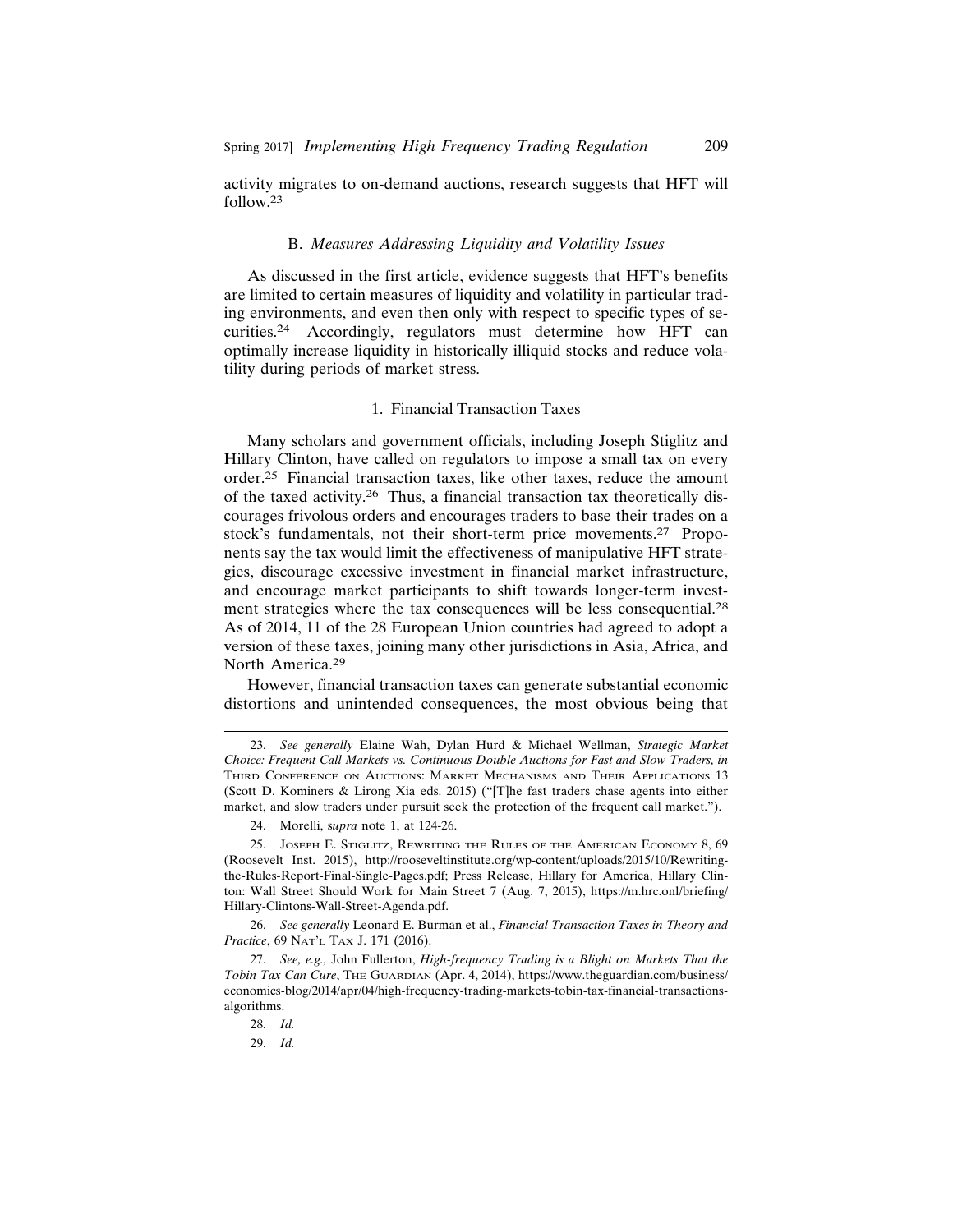they are likely to increase the cost of funding for the real economy.30 Similarly, market actors might simply pass these costs to investors, meaning the financial transaction tax is essentially a tax on investors. Even if jurisdictions pass targeted taxes imposed only on firms that have excessively high order-trade ratios, HFT firms could simply avoid the tax by relocating their operations to another exchange in another jurisdiction.<sup>31</sup> In short, policymakers should shelve the financial transaction tax given the practical and political difficulties involved in setting up a global tax and the availability of other effective but less contentious policy options.

## 2. Small-Cap Tick Size Pilot Program

Because evidence suggests that HFT has boosted liquidity for some securities but not others, regulators are considering ways to harness HFT to increase liquidity more broadly. The SEC's Small-Cap Tick Size Pilot Program is one such experiment.32 In October 2016, the SEC began a two-year test program to see whether trading small-cap stocks in wider increments would improve liquidity for these stocks.<sup>33</sup> The test temporarily rolls back the effects of "decimalization," or trading in penny increments, for this segment of the market.

The pilot program includes stocks of companies that have market capitalizations of \$3 billion or less, average daily trading volumes of one million shares or less, and a volume weighted average price of at least \$2.00.<sup>34</sup> The SEC placed 1,400 stocks in a control group that will still trade in penny increments. One separate test group will include stocks quoted in \$0.05 increments but capable of being traded at any price, while a second control group includes stocks that are both quoted and traded in \$0.05 increments. A final test group tests the "trade-at" rule, which requires market participants to execute trades in these securities on an exchange unless other non-exchange venues (e.g., dark pools and Electronic Communication Networks (ECNs)) offer a "meaningfully" better price.<sup>35</sup>

The conceptual foundation of the program is quite clear. The current one-size-fits-all tick size regime subjects smaller issuers to the same trading framework as larger, multinational companies with much higher trading volumes and market caps. Instead, regulators and exchanges should

<sup>30.</sup> Zsolt Darvas & Jakob Von Weizsäcker, *Financial Transaction Tax: Small is Beautiful*, BRUEGEL POL'Y CONTRIBUTION, Feb. 2010, at 12-13, http://aei.pitt.edu/12885/1/pc\_tobin tax\_080210.pdf.

<sup>31.</sup> *See infra* Part II.

<sup>32.</sup> See Order Approving the NMS Plan to Implement a Tick Size Pilot, Exchange Act Release No. 74892, 80 Fed. Reg, 2714, 27546-53, (May 13, 2015), https://www.gpo.gov /fdsys/ pkg/FR-2015-05-13/pdf/2015-11425.pdf.

<sup>33.</sup> SEC, Investor Alert: Tick Size Pilot Program – What Investors Need To Know (Oct. 3, 2016), https://www.sec.gov/oiea/investor-alerts-bulletins/ia\_ticksize.html.

<sup>34.</sup> *Tick Size Pilot Program*, FINRA, http://www.finra.org/industry/tick-size-pilot-pro gram (last visited Feb. 12, 2017).

<sup>35.</sup> *Id.*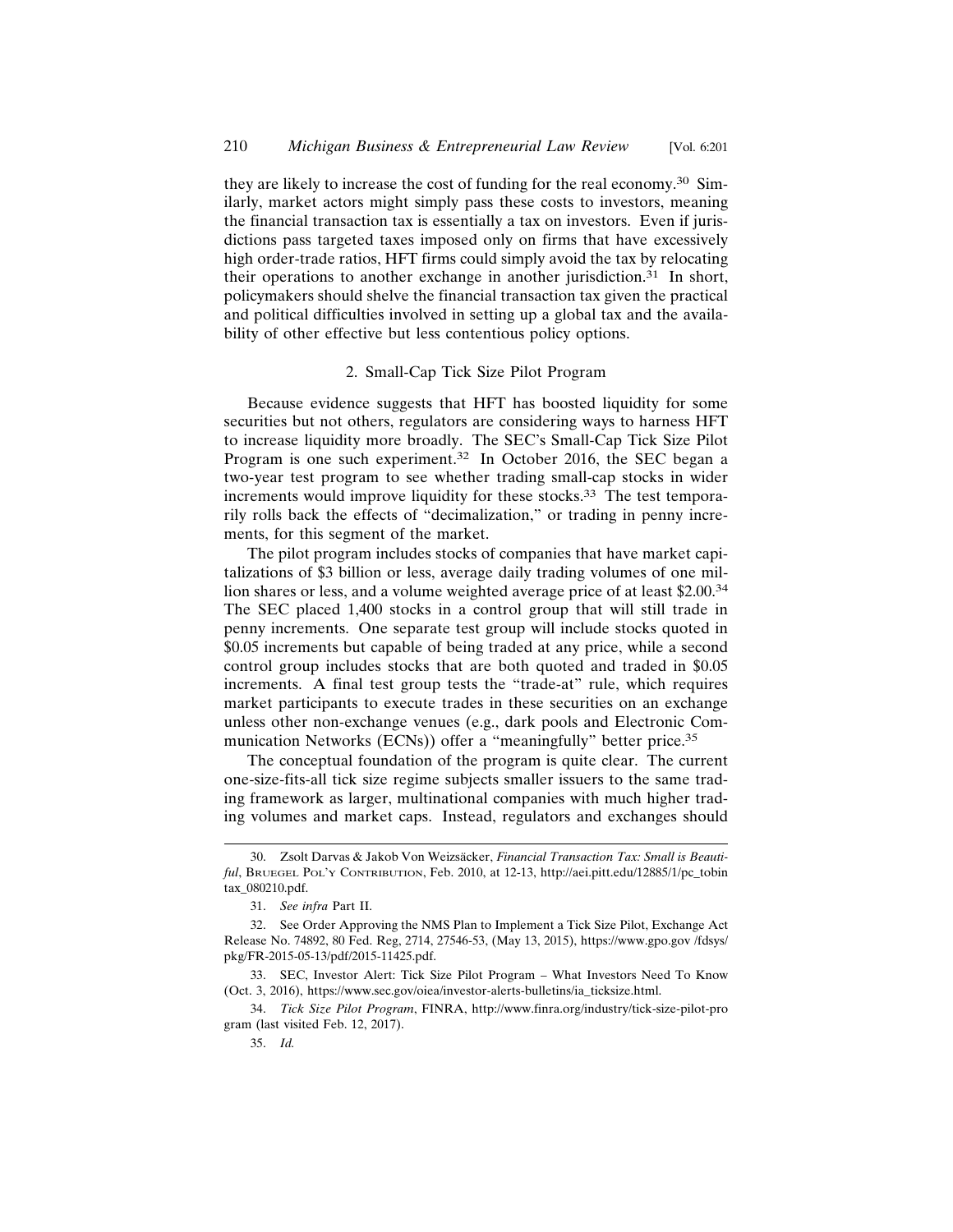tailor trading regimes to the liquidity needs of the issuer. Wider tick sizes result in wider spreads, making it more costly to trade. At least with respect to small-cap stocks, higher costs might lead to increased efforts by both human and high frequency traders to capture the spread, in turn adding more bids and offers to the order book. Deeper order books increase liquidity, incentivizing investment banks to underwrite more IPOs and fund more research coverage. Of course, if regulators set the minimum tick size too high, trading activity could migrate towards off-exchange trading venues. The trade-at rule, however, ensures that more trading in these securities happens on exchanges, improving transparency and price discovery.

Most existing literature examining the effect of tick sizes on trading pre-dates HFT's rise in the marketplace.<sup>36</sup> Theoretically, however, HFT firms are attracted to stocks with smaller tick sizes because there are more increments in which a share can move, thus producing more trading opportunities. Wider tick sizes make it more expensive for HFT firms to enter and exit a given trading position, meaning HFT strategies trading in these stocks would likely slow down: HFT would send fewer quotes to the market, but HFT would likely not cancel and replace these quotes as often.37 Whether this would improve or hurt liquidity is an empirical question, one the data gathered from the pilot program might help answer.

But why should the pilot program be limited to small-cap stocks? Many large-cap stocks rarely, if ever, trade at penny increments. Why not explore different tick sizes for these stocks as well? For that matter, why base tick sizes off capitalization at all? Exchange-led self-regulatory initiatives in Europe, for instance, have largely harmonized tick sizes based on price levels.38 The European Union's Amendments to the Markets in Financial Instruments Directive (MiFID II) formalizes this framework by basing tick size on share price and other liquidity factors based on the average number of trades per day.39 The system aims to find a better compromise between the liquidity pooling in tick-size buckets while maintaining enough granularity to avoid long trading queues. Since evidence suggests that HFT's liquidity benefits do not extend to high volatility stocks regardless of their capitalization, the SEC should at least investigate a similar approach.<sup>40</sup>

<sup>36.</sup> For an empirical study on the topic, see Alex Frino, Vito Mollica & Shunquan Zhang, The Impact of Tick Size on High Frequency Trading: Evidence from Stock Splits, (May 18, 2015), https://papers.ssrn.com/sol3/papers.cfm?abstract\_id=2607391.

<sup>37.</sup> *Id.* at 10-11.

<sup>38.</sup> Sviatoslav Rosov, *2 Fast 2 MiFID: What Does Brussels Have in Store for HFT*, CFA INST. (Oct. 19, 2015), https://blogs.cfainstitute.org/marketintegrity/2015/10/19/too-fastto-mifid-ii-what-does-brussels-have-in-store-for-hft/.

<sup>39.</sup> Council Directive 65/349, art. 49, 2014 O.J. (L 173) 149 [hereinafter MiFID II]; *Commission Proposal for a Regulatory Technical Standard in the Tick Size Regime for Shares, Depositary Receipts, and ETFs*, at 3-4, COM (2016) 4389 final (July 14, 2016).

<sup>40.</sup> *See* Jonathan Brogaard, Terrence Hendershott, & Ryan Riordan, *High-Frequency Trading and Price Discovery*, 27 REV. FIN. STUD. 2267 (2014).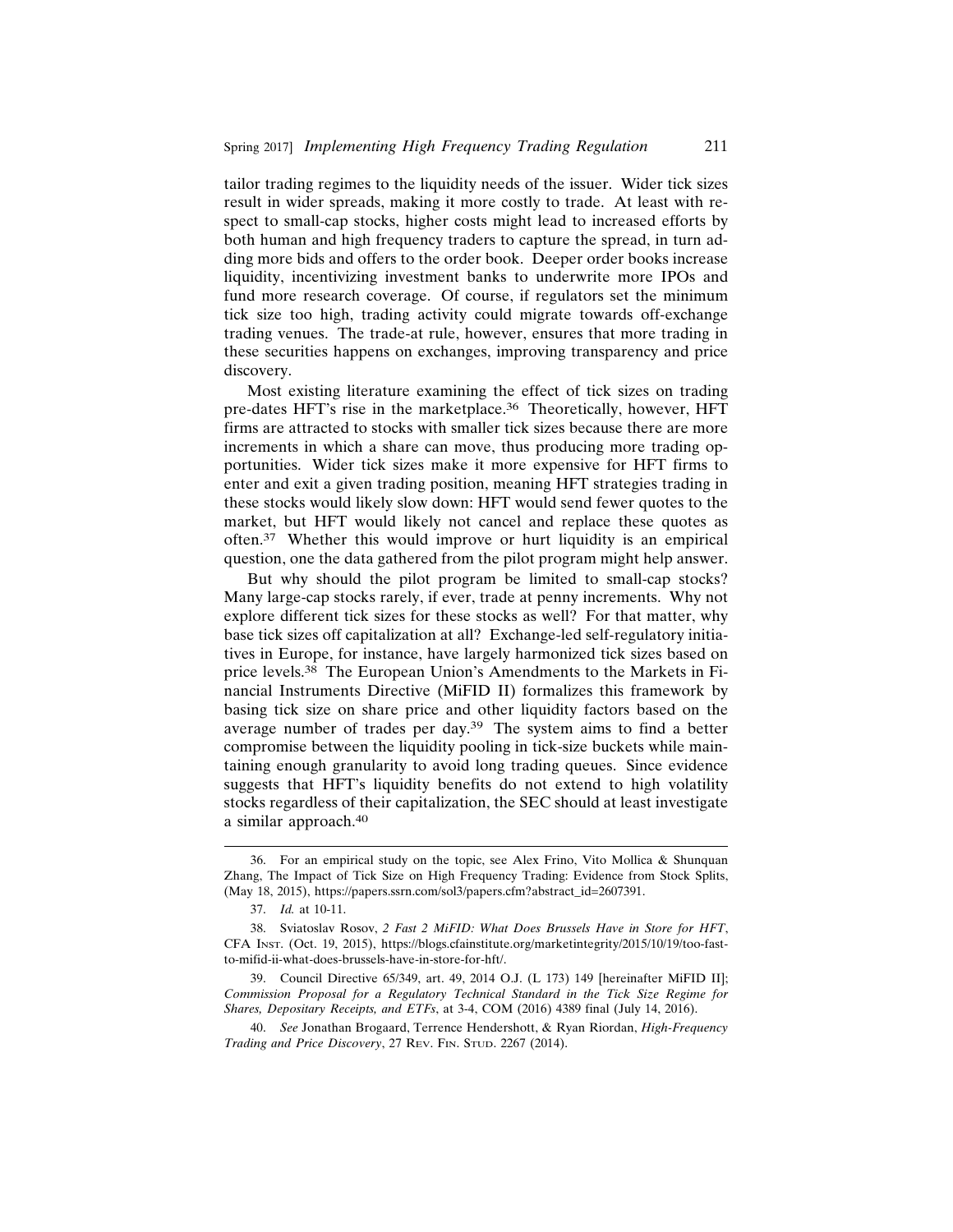#### 3. Market-Making Obligations

Market-making obligations would direct a trader acting as a market maker to post prices to buy and sell at competitive levels at all times a trading venue is open regardless of market conditions.<sup>41</sup> HFT firms currently face no regulatory obligation to make markets.<sup>42</sup> Exchanges have some market-making rules but "no true affirmative quoting or trading requirements."43 Even in the limited circumstances where market participants have to enter quotes, "the current system le[ads] to practices like 'stub-quoting,' in which a trader quotes way outside the price range of a particular stock just to meet minimal market making requirements."<sup>44</sup>

A market-making obligation could take several forms: HFT market makers might be required to remain in the market for a certain length of time during the trading day, quote securities of a minimum market capitalization, and/or quote prices that are at or within an exchange's best bid and offer for a minimum percentage of the trading day.45 Obligations to set competitive prices could help reduce volatility, both on an individual and system-wide level. Requirements to stay in the market continuously, meanwhile, could improve liquidity provision by ensuring security prices remain actively quoted during periods of market stress. To the extent that these obligations improve the depth of the market through minimum quote size requirements, traders would also find it easier to buy and sell, lowering transaction costs and bolstering liquidity.

Nonetheless, market-making is not a costless enterprise. All market makers face situations where they face the risk of large losses. These costs are exacerbated when HFT market-making strategies conduct cross-market and cross-product trading. Historically, exchange rules resolved to

44. Moyer, *supra* note 43.

<sup>41.</sup> Oliver Linton, Maureen O'Hara & J.P. Zigrand, *Economic Impact Assessments on MiFID II Policy Measures Related to Computer Trading in Financial Markets* 17-21 (U.K. Gov't Off. Sci., Foresight Project, Working Paper No. 12/1088, 2012), https://www.gov.uk/ government/uploads/system/uploads/attachment\_data/file/289075/12-1088-economic-impactmifid-2-measures-computer-trading.pdf.

<sup>42.</sup> Liz Moyer, *High-Frequency Firms Urge SEC to Add to Market-Makers' Obligations*, FORBES (Jul. 13, 2010), http://www.forbes.com/sites/streettalk/2010/07/13/high-fre quency-firms-urge-sec-to-add-to-market-makers-obligations/#775bc43e29bb

<sup>43.</sup> Letter from John A. McCarthy et al., Gen. Counsel, GETCO, LLC, to Robert Cook, Dir., Div. Trading & Mkts, U.S. Sec. & Exch. Comm'n (July 9, 2010), https:// www.sec.gov/ comments/s7-02-10/s70210-255.pdf.

<sup>45.</sup> As an example, under MiFID II in the E.U., member states are required to guarantee its regulated markets have in place written agreements with all investment firms pursuing a market-making strategy. Firms trigger these obligations when dealing in their own account post simultaneous two-way quotes of comparable size and competitive prices in at least one security on one trading venue for at least 50% of daily trading hours. These agreements must also compel the market maker to continue quoting in this way, although they can also state that market makers may exit the market during "exceptional circumstances," which are determined by individual trading venues. *Commission Proposal for a Regulatory Technical Standard Specifying Requirements for Market Making*, at 6-9, COM (2016) 3523 final (June 13, 2016).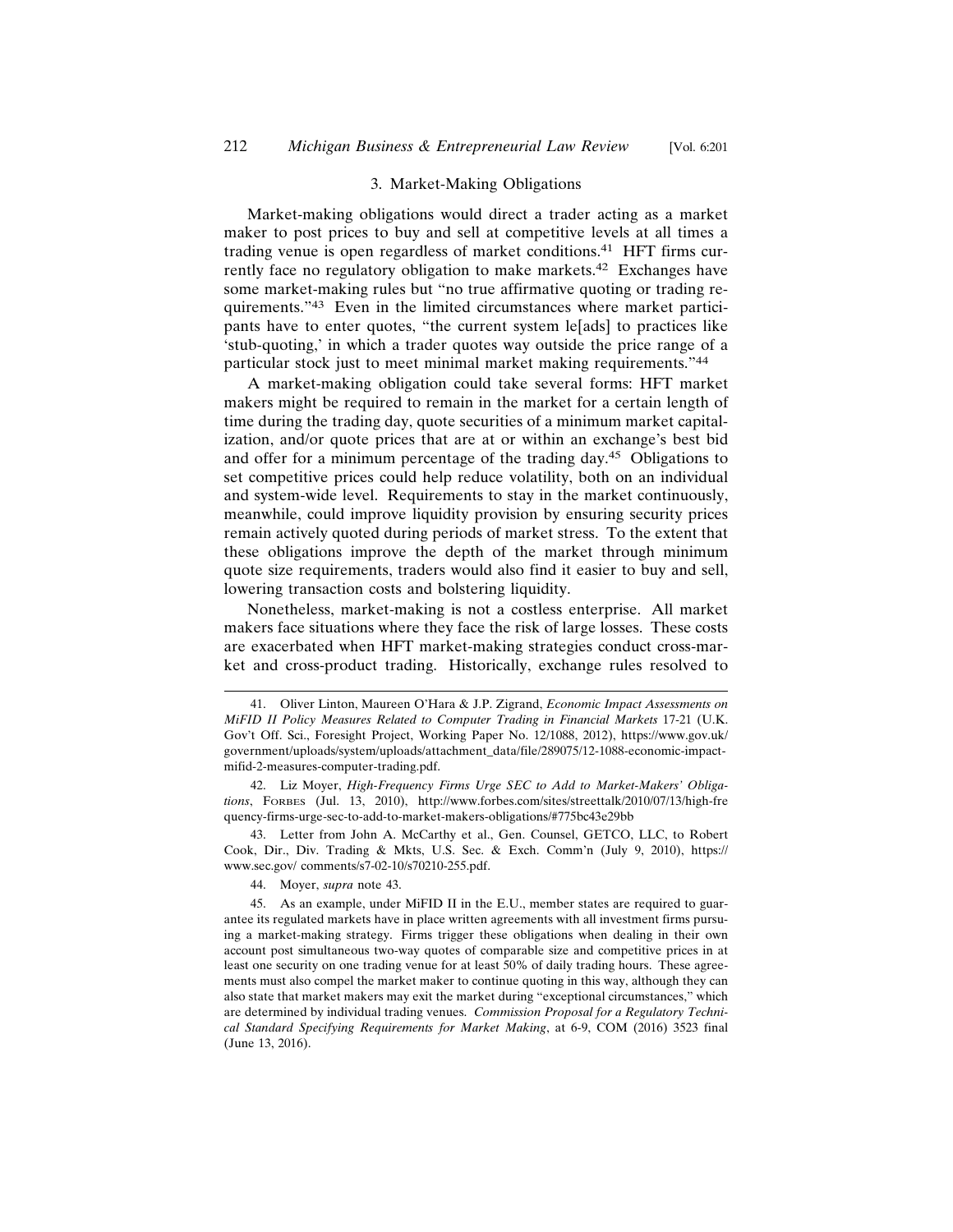give market makers certain benefits to compensate them for the risk inherent in their market-making obligation. To the extent that rules impose these obligations without corresponding compensation, at least some market makers will exit, reducing liquidity.

Similarly, market-making during stressful conditions is tremendously risky. Requiring HFT market makers to buy when prices are crashing may lead them to exit the market, but this time not on their own accord.<sup>46</sup> More significantly, any HFT market-making obligations face significant definitional issues. What exactly would it mean to maintain "quotes" in the market? If the definition is too vague, HFT firms could simply evade the requirements by posting one quote on the side of the market on which it wishes to take a position and posting another on the other side away from competitive prices (called "stub quotes"). In other words, the quality of the available liquidity would not improve. And finally, as Fox et al. note, "historical evidence suggests that strong paper obligations have proved insufficient in the past to motivate market makers to continue supplying liquidity during periods of extreme volatility," indicating that any obligation would be near impossible to enforce.<sup>47</sup>

Nonetheless, it is telling that major HFT firms have urged the SEC to impose stricter market-making obligations.<sup>48</sup> As these firms acknowledge, "additional market maker obligations will significantly reduce the chance of another destabilizing event," suggesting the costs of a well-defined obligation are not prohibitively high.<sup>49</sup> To that effect, regulators should require HFT firms who qualify as market makers to quote at or inside the NBBO for a certain percentage of the trading day based on the price, liquidity, and volatility characteristics of the security. Regulators should also use these characteristics to set minimum quote size (e.g. 200, 500, or 1000 shares) and market depth obligations (e.g. 3-5 price levels below the applicable price obligation). There should similarly be a maximum quote length requirement to fix issues with stub quotes. Finally, to remedy Fox et al.'s enforcement concerns, trading venues could compensate HFT firms for their increased market making by altering their maker-taker systems, discussed below.

49. *Id.*

<sup>46.</sup> The MiFID II proposal wisely allows market makers to exit the markets during "exceptional circumstances" as determined by individual trading venues. *See* Tony Katz & Puesan Lam, *MiFID II: Microstructural Issues*, DLA PIPER (Oct. 2015), https:// www.dlapiper.com/~/media/Files/Insights/Publications/2015/10/DLA%20Piper\_MiFID%20II \_Microstructural%20Issues\_October%202015.ashx.

<sup>47.</sup> *See* Fox, et al., *supra* note 3.

<sup>48.</sup> *See* McCarthy et al., *supra* note 44.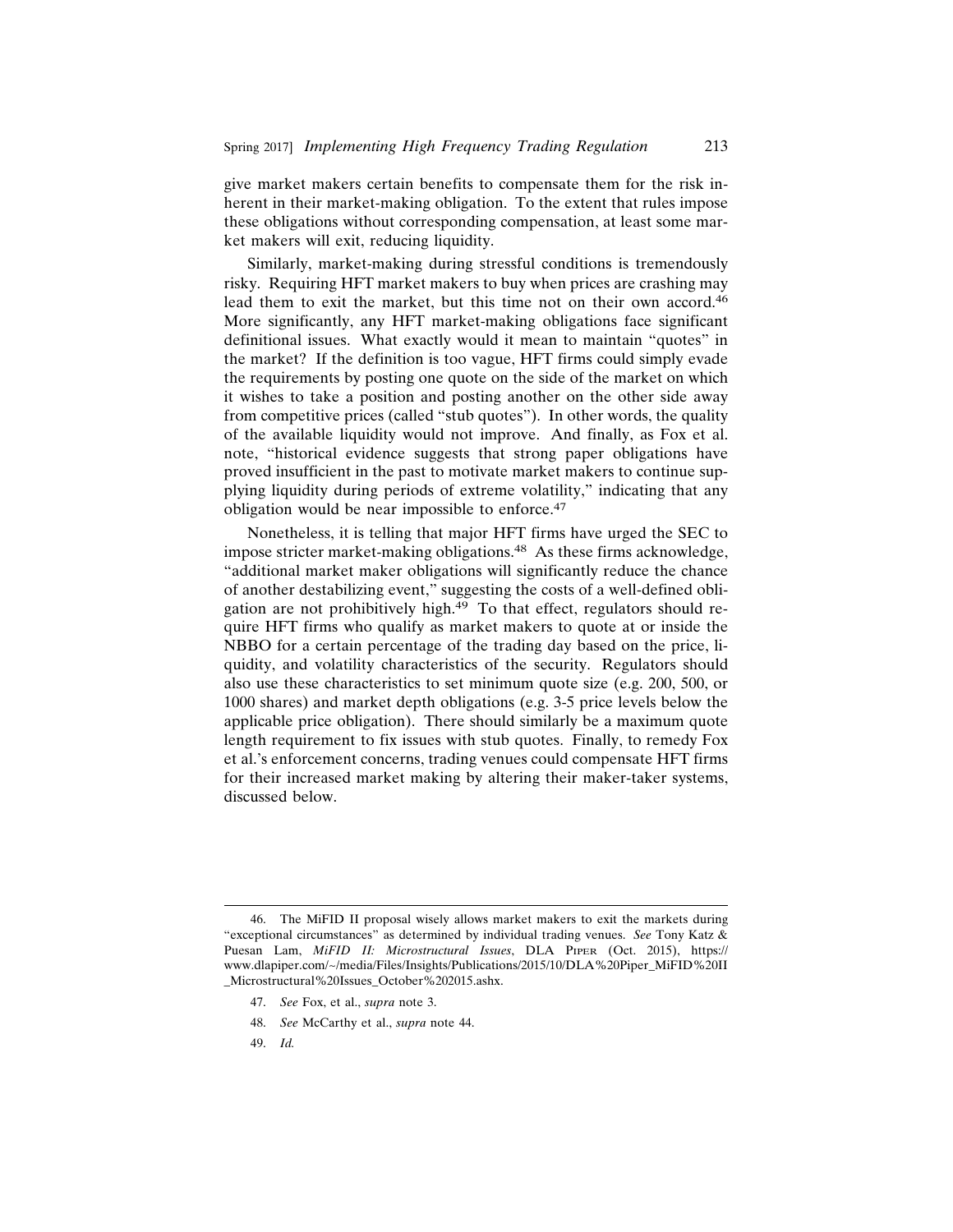## 4. Dynamic Maker-Taker Fees

Another intriguing option involves altering the existing maker-taker fee programs offered by most trading venues.50 Many have criticized the current maker-taker system on conflict of interest,<sup>51</sup> market transparency, and market complexity grounds.52 Accordingly, most calls for reform in this area either propose lowering the maker-taker fee cap,53 currently set at  $$0.003$  per share,<sup>54</sup> or outright prohibiting the payment of rebates altogether.55 Both sets of proposals, however, overlook the potential benefits of dynamic fees. By making these fees more customizable, exchanges can incentivize liquidity provision at key times. For instance, Blackrock, the world's largest asset manager, recently suggested that highly-liquid securities might not need as high a rebate compared to less liquid securities, and that therefore fees should be limited to thinly-traded securities.56 Similarly, allowing for larger maker-taker fees when trading in categories of illiquid, small-cap stocks will make capital raising easier for small businesses, benefitting the overall economy.

Still, trading platforms would have to tread carefully when setting the maker-taker fee tiers or else risk depriving thinly-traded securities of any liquidity benefits. For example, BATS recently proposed segmenting maker-taker fees based on a variety of security-specific factors, including its average daily volume, market capitalization, inclusion in certain broad market indices, security type, or some combination thereof.57 The SEC is

52. *See, e.g.*, Stanislav Dolgopolov, *The Maker-Taker Pricing Model and its Impact on the Securities Market Structure: A Can of Worms for Securities Fraud?*, 8 VA. L. & BUS. REV. 231, 270 (2014).

53. Larry Tabb, *The Grand Bargain: A Great Start, But Don't Hold Your Breath*, TABBFORUM (Jan. 6, 2015), http://tabbforum.com/opinions/the-grand-bargain-a-great-startbutdon't-hold-your-breath.

54. *See* 17 C.F.R. 242.610(c) (2017).

56. *See U.S. Equity Market Structure: An Investor Perspective*, VIEWPOINT (Black-Rock, New York, N.Y.). Apr. 2014, at 7, https://www.blackrock.com/corporate/en-us/litera ture/whitepaper/viewpoint-us-equity-market-structure-april-2014.pdf ("[T]he need for incentives and rebates is not the same across all stocks. Regulators should review whether highly liquid stocks require any rebates at all.").

57. *See* Open Letter, BATS, *supra* note 51.

<sup>50.</sup> *See* Open Letter, BATS, Market Structure Reform Discussion, at 3-4 (Jan. 6, 2015), http://cdn.batstrading.com/resources/newsletters/OpenLetter010615.pdf (discussing BATS' suggested tiered approach to access fees).

<sup>51.</sup> *See, e.g.*, Letter from Sen. Carl Levin, to Mary Jo White, Chair, SEC (July 9, 2014), www.hsgac.senate.gov/download/levin-letter-to-sec-chairman-mary-jo-white-re-equity-mar ket-structure-july-15\_2014; *U.S. Senator Seeks Reform of Maker-Taker Pricing Model*, REUTERS (May 10, 2012), http://www.reuters.com/article/sec-schumer-idUSL1E8GA7GS 20120510.

<sup>55.</sup> *See, e.g.*, Robert Battalio, Shane A. Corwin, & Robert Jennings, Can Brokers Have it All? On the Relation Between Make-Take Fees and Limit Order Execution Quality, at 2 (Oct. 20, 2015) (unpublished manuscript), https://papers.ssrn.com/sol3/papers.cfm?ab stract\_id=2367462&download=yes.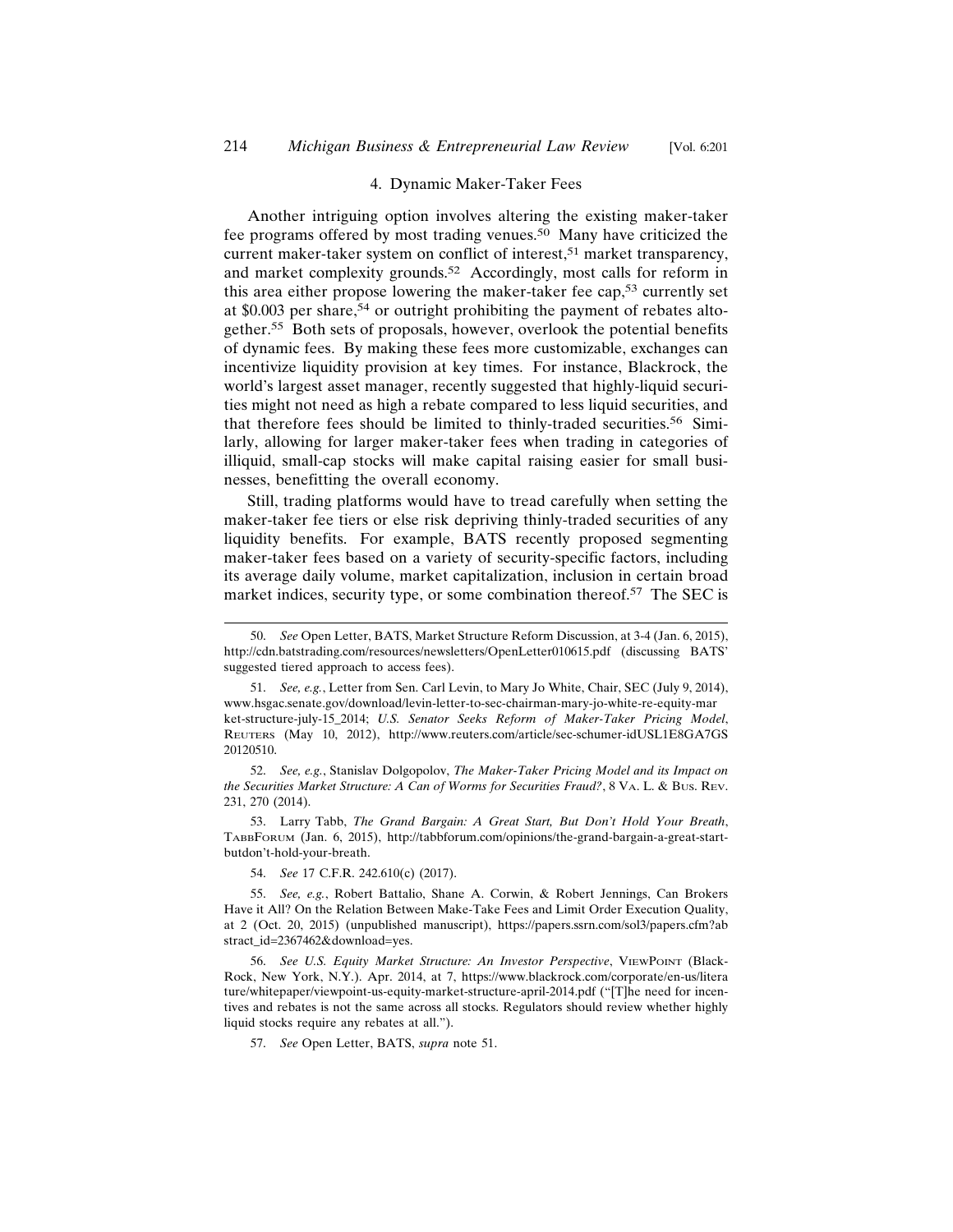likewise considering a pilot program aimed at assessing the effect of maker-taker fees and their alternatives on certain stocks.<sup>58</sup>

Unfortunately, the BATS proposal substantially increases market complexity.59 A recent study by the Royal Bank of Canada found that there already were 839 different fee schedules across U.S. exchanges.<sup>60</sup> Even assuming that regulators or exchanges could determine an optimal fee structure, a dynamic fee system demands vigilant monitoring by trading venues, which would be costly. Regardless of the cost, a dynamic system does not necessarily alleviate fears that certain HFT strategies will game these systems, causing periodic artificial drops in liquidity. Part of the problem stems from the breakneck rate at which market complexity increased, leaving regulators in the rearview mirror. At this stage, allowing exchanges to tier their fees would only complicate matters further.

Nonetheless, commentators have paid relatively little attention toward altering the maker-taker system during periods of high volatility and low liquidity. For example, this structure would allow exchanges to increase the size of these fees if trading activity trips a circuit breaker or exceeds a limit-up limit-down band.<sup>61</sup> If the maker rebates were high enough, they would incentivize HFTs to make markets instead of fleeing markets entirely. Although the configuration would still increase market complexity to some degree, exchanges would retain discretion about whether to activate the altered fees, meaning regulators would control the complexity instead of the other way around. Over time, as regulators and exchanges learn more about how HFT operates, they can set an optimal level of fees, harnessing HFT's benefits while minimizing its detrimental effects.

# C. *Measures Addressing Market Stability Issues*

To deal with issues related to market stability and systemic risk, regulators must focus their efforts on maintaining HFT's presence in the market, in good times and in bad. The market-making obligations and dynamic maker-taker fees discussed above would go a long way towards accomplishing this. Still, regulators must gather more details about how HFT

<sup>58.</sup> *Regulatory Reforms to Improve Equity Market Structure: Hearing Before the S.* Subcomm. on Sec., Ins. & Inv. of the S. Comm. on Banking, Hous. & Urban Affairs, 114th Cong. 6 (2016) (Statement of Stephen Luparello, Dir., SEC Div. of Trading & Mkts) (indicating that the SEC would implement a maker-taker fee pilot program if its Equity Market Structure Advisory Committee recommended such action).

<sup>59.</sup> *See The Role of Regulation in Shaping Equity Market Structure and Electronic Trading: Hearing Before the S. Comm. on Banking, Hous. & Urban Affairs*, 113th Cong. 4-5 (2014) (Statement of Jeffrey Sprecher, CEO, Intercontinental Exch., Inc.) (stating that maker-taker pricing should be banned because it adds to market complexity).

<sup>60.</sup> *See* Nathaniel Popper, *Stock Exchange Prices Grow So Convoluted Even Traders are Confused, Study Finds*, N.Y. TIMES DEALBOOK (Mar. 1, 2016), https://www.nytimes.com/ 2016/03/02/business/dealbook/stock-exchange-prices-grow-so-convoluted-even-traders-areconfused-study-finds.html.

<sup>61.</sup> Charles R. Korsmo, *High-Frequency Trading: A Regulatory Strategy*, 48 U. RICH. L. REV. 523, 608 (2014); Fox et al., *supra* note 3.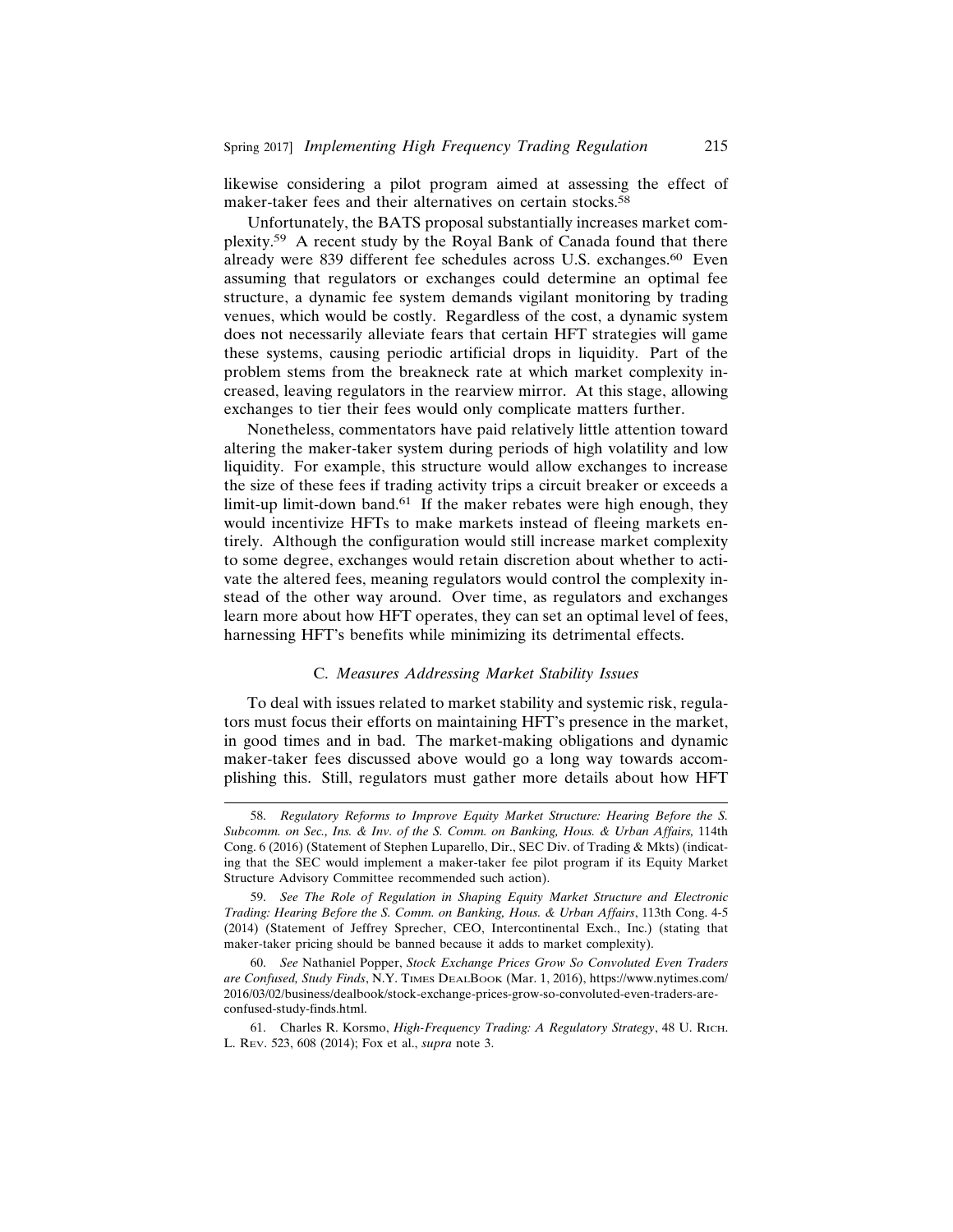firms design their strategies and under what conditions they are most vulnerable to malfunctions. Regulators must also investigate ways in which they can manage HFT-induced market interdependence and correlations without unduly hampering the benefits of inter-exchange price competition.

The SEC has already taken several steps in this area, most notably by revamping single-stock circuit breakers<sup>62</sup> and instituting the Limit-Up Limit-Down Rule.63 The SEC also passed Regulation Systems Compliance and Integrity (Reg. SCI) in 2014, imposing stringent compliance and monitoring requirements on most trading platforms.<sup>64</sup>

Observers like Professor Charles Korsmo place great faith in these measures' effectiveness, noting that circuit breakers and the limit-up limitdown mechanism "are the most straightforward way[s] to prevent a repeat of the major dislocations of the Flash Crash."65 Similarly, Professors Fox, Golsten, and Rauterberg enthusiastically endorse both measures as "moderate proposals which should have salutary effects in moderating future crashes."66

Yet despite their apparently simple and uncontroversial nature, both measures have significant shortcomings. Circuit breakers are blunt tools that are artificially set and often too far-reaching.<sup>67</sup> The Limit-Up Limit-

63. Under the rule, limit-up limit-down price bands are calculated (and recalculated at throughout the trading day) for each security at a percentage above and below the security's average price over the prior five minutes of trading. Trading cannot occur outside of these price bands. For more liquid stocks, the percentage level for the price band is five percent while the percentage level for most other stocks is 10%. The rule includes several exceptions, the most notable of which is the doubling these price bands during the opening and closing periods of the trading day. *See* FINRA Rules, at Rule 6190; NMS Plan to Address Extraordinary Market Volatility (as amended by SEC Approval Order, Exchange Act Release No. 77679) 11 (2016), http://www.finra.org/sites/default/files/regulation-NMS-plan-to-address-ex traordinary-market-volatility.pdf.

64. 17 C.F.R. §§ 242.1000-07 (2017). Under the regulations, these trading venues must also promptly disclose technology problems to the SEC when they occur. Regulation SCI does not impact HFT directly but does force trading venues to more closely monitor HFT activity. *See* Regulation SCI Adopting Release, Exchange Act Release No. 73639, 79 Fed. Reg. 72252, 72410 (Dec. 5, 2014).

- 65. Korsmo, s*upra* note 61.
- 66. *See* Fox, et al., *supra* note 3, at 272.

67. *See, e.g.*, Bradley Hope & Dan Strumpf, *The Problem With Circuit Breakers*, WALL ST. J. (Jan. 7, 2016), https://www.wsj.com/articles/the-problem-with-circuit-breakers-1452205576; Lee Chyen Yee & Samuel Shen, *China suspends market circuit breaker mechanism after stock market rout*, REUTERS (Jan. 7, 2016), http://www.reuters.com/article/us-china-

<sup>62.</sup> Under these circuit breakers, trading in a given NMS stock is paused across U.S. equity markets for a five-minute period if that the stock experiences a significant price decline over the preceding five minutes (10%, 20%, or 30%, depending on the stock). *See* Order Granting Accelerated Approval to Proposed Rule Changes Relating to Trading Pauses Due to Extraordinary Market Volatility, Exchange Act Release No. 62,252, 98 SEC Docket 2160 (June 10, 2010). In 2012, the SEC altered the program by, among other things, decreasing the market decline thresholds and extending the length of the trading halt. *See* Order Approving the NMS Plan to Address Extraordinary Market Volatility, Exchange Act Release No. 67,091, 77 Fed. Reg. 33498, 33508-10 (June 6, 2012).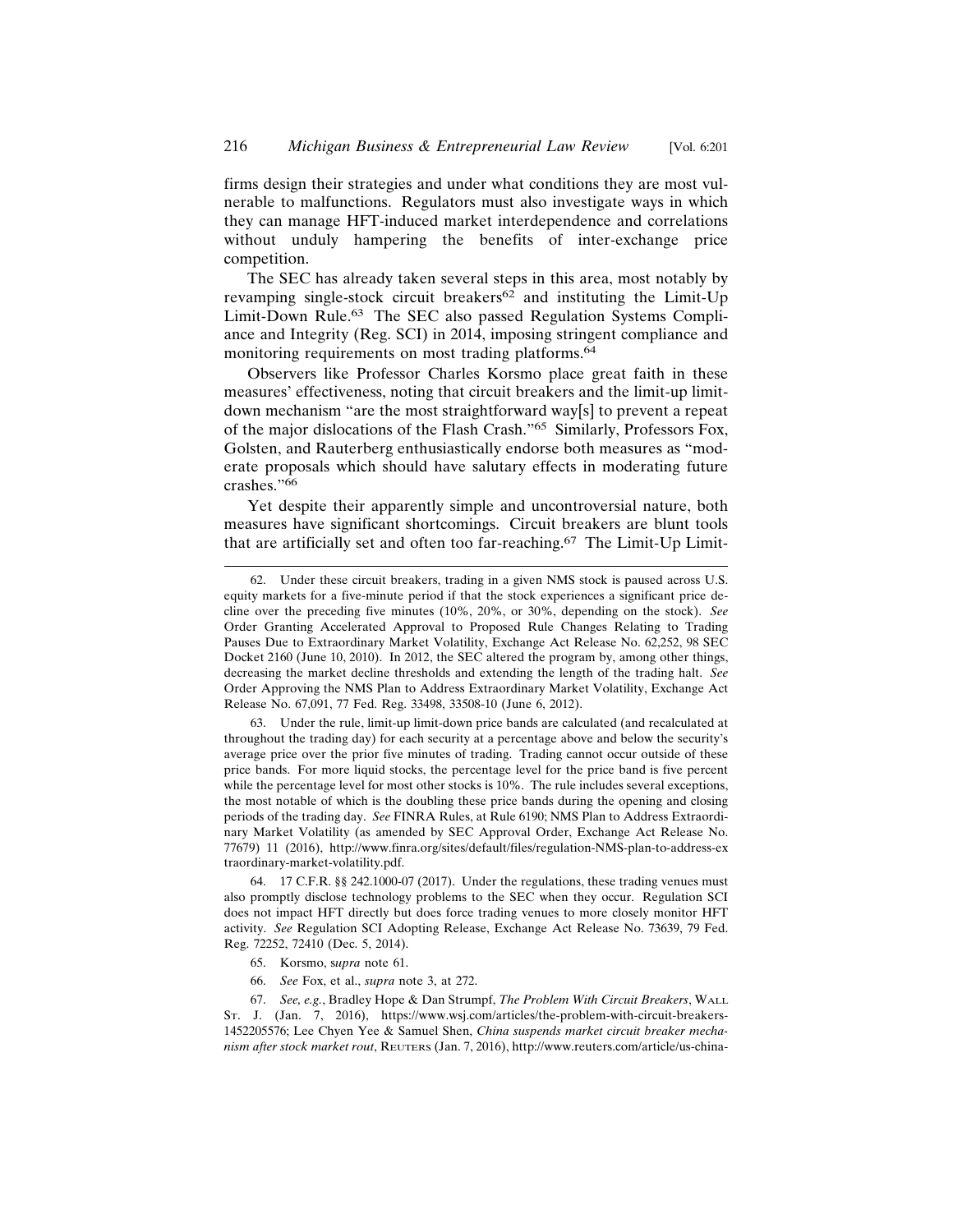Down Rule, meanwhile, has also exhibited significant shortcomings when faced with extreme market volatility.<sup>68</sup> In a 2014 speech, then-SEC Chair Mary Jo White acknowledged that technology had "transformed the nature of trading" such that regulators could only address the problems posed by modern trading practices through substantial regulatory efforts targeting market stability.69 While accepting that HFT was an inevitable result of technological advancement, she stressed that the SEC was "assessing the extent to which specific elements of the computer-driven trading environment may be working against investors" and imposing systematic risks to secondary markets more generally.70 In 2016, White gave an update on those SEC assessments, again highlighting the challenges associated with developing a regulatory response to "troubling" trading practices.71 Indeed, HFT firms, with their large trading footprints, can uniquely affect broader secondary market activities both domestically and abroad. This section details several measures financial regulators can enact to manage these risks.

#### 1. Anti-Disruptive Trading Rules

The SEC is currently considering an anti-disruptive trading rule that would "apply to active proprietary traders in short time periods when li-

68. On August 24, 2015, US markets fell sharply due to worries over economic troubles in China and other commodity-dependent emerging markets. Pre-market volatility levels were high. Ten minutes after the opening bell, nearly half of NYSE-listed equities had yet to begin trading. It was not until almost 10:00 AM that all S&P 500 securities opened. Wild price swings resulted, triggering nearly 1,300 trading halts as required by the Limit-Up Limit-Down bands. The trading halts caused so much disruption that market could not completely stabilize until well into the afternoon. *See Circuit Breakers and New Market Structure Realities*, STATE STREET GLOBAL ADVISORS (Jan. 13, 2016), https://www.ssga.com/investment -topics/general-investing/2016/circuit-breakers-and-new-market-structure-realities.pdf. The SEC's Equity Market Structure Advisory Committee (EMSAC) issued a memorandum in the aftermath of this event, which acknowledged that the Limit-Up Limit-Down mechanism's re-opening process "does not function well" and suffers from a "dearth of market participation." To that end, the EMSAC recommended that the Limit-Up Limit Down protocol be amended to allow for a more gradual re-opening process and include a "mean reversion" process that would "allow[ a stock] to trade back to its original price without triggering bands on the way back up." *See* Memorandum, *supra* note 67.

- 69. White, *supra* note 2.
- 70. *Id.*

71. Mary Jo White, Chair, U.S. Sec. & Exch. Comm'n, Keynote Address at the Security Traders Association 83rd Annual Market Structures Conference: Equity Market Structure for 2016 and for the Future (Sept. 14, 2016), https://www.sec.gov/news/speech/white-equitymarket-structure-2016-09-14.html.

stocks-idUSKBN0UL1RC20160107 (describing China's difficulties with successfully implementing stock circuit breakers); *see also* Memorandum from the Mkt. Quality Subcomm. to the Equity Mkt. Structure Advisory Comm. 2 (July 25, 2016) (https://www.sec.gov/spotlight/ emsac/emsac-market-quality-subcommittee-recomendation-072516.pdf) (noting that had a market-wide circuit breaker been triggered during an acute incident of market stress, "it would have contributed to market chaos and selling pressure, thereby exacerbat[ing] the situation").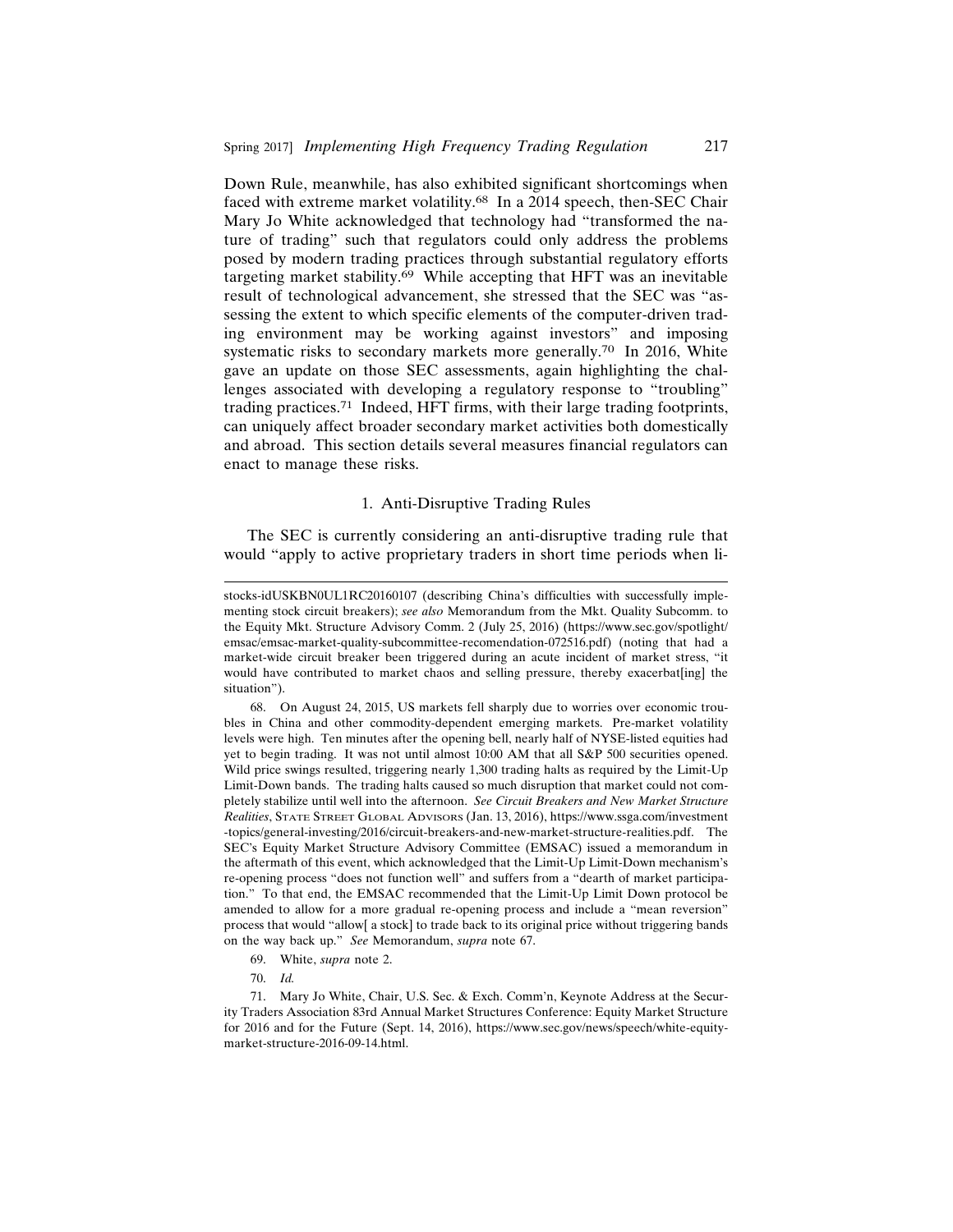quidity is most vulnerable and the risk of price disruption caused by aggressive short-term trading strategies is highest."72 Although the SEC has not released a formal rule proposal, former Chair White indicated the new rule would likely include "affirmative or negative trading obligations for high-frequency trading firms that employ the fastest, most sophisticated trading tools."<sup>73</sup>

The rule might bear similarities to the CFTC's anti-disruptive trading practices rule, which makes it unlawful in the futures and commodities space for any person to engage in any trading, practice, or conduct that (i) violates bids or offers; (ii) demonstrates an intentional or reckless disregard for the orderly execution of transactions during the closing period; or (iii) constitutes spoofing.74 Exchanges have also experimented with antidisruptive trading rules. For instance, the SEC recently approved a BATSproposed rule prohibiting exchange members from engaging in or facilitating disruptive quoting and trading activity.<sup>75</sup> The rule built off the exchange's existing anti-manipulation authority, but defined and prohibited disruptive trading with more specificity.76 To that end, the rule also gives BATS more power to cut off-exchange access when a client engages in such activity.<sup>77</sup>

An anti-disruptive trading rule along the lines proposed would benefit market stability in several ways. Markets are often subject to extreme volatility, so a rule restricting aggressive HFT strategies from removing large amounts of liquidity during those times would dampen HFT's amplificatory effect on severe market swings. But the rule will only be effective if it is targeted and well-defined. Regulators need to identify not only which activities are disruptive, but also "which traders should be restricted" and "during which time periods" these restrictions should apply.78 Too broad a definition will capture legitimate activity, potentially chilling such trading and impeding HFT firms that can and want to provide liquidity to the market from doing so. On the other hand, too narrow a definition will

<sup>72.</sup> White, s*upra* note 2.

<sup>73.</sup> *Id.* However, Stephen Luparello, the head of the SEC's Trading and Markets division, suggested that the rule might instead resemble NYSE's requirements for specialists, which impose an obligation to act as a liquidity provider of last resort. *See* Emmanuel Olaoye, *Anti-Disruptive Trading Rule Will Look Like Old Specialist Rules, Says Senior SEC Official*, COMPLIANCE COMPLETE (Oct. 3, 2014), http://www.conatum.com/presscites/Anti Disruptive.pdf.

<sup>74. 7</sup> U.S.C. § 6c(a)(5) (2016).

<sup>75.</sup> Order Approving BATS Proposed Rule Changes Relating to Disruptive Quoting and Trading Activity, Exchange Act Release No. 77171, 81 Fed. Reg. 9017 (Feb. 18, 2016); *Rules of BATS BZX Exchange, Inc.*, BATS, at Rule 12.15, http://cdn.batstrading.com/re sources/regulation/rule\_book/BATS\_Exchange\_Rulebook.pdf.

<sup>76.</sup> *Id.*

<sup>77.</sup> *Id.* at Rule 8.17.

<sup>78.</sup> *High Frequency Trading's Impact on The Economy: Hearing Before the S. Subcomm. on Sec., Ins. & Inv. of the S. Comm. on Banking, Hous. & Urban Affairs*, 113th Cong. 34 (2014) (statement of Hal S. Scott, Dir., Comm. on Capital Markets Regulation).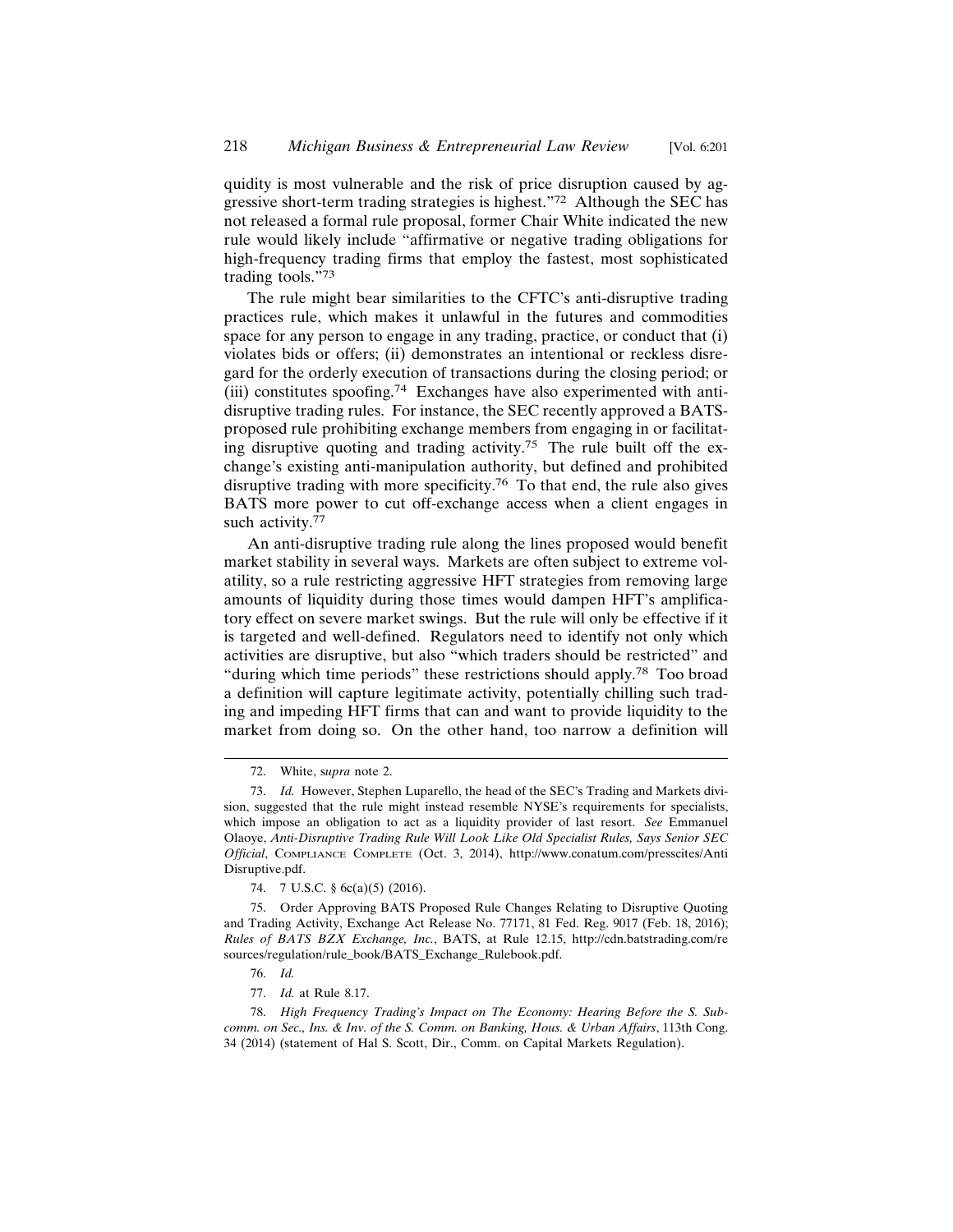prevent the SEC from evaluating the facts and circumstances of each case, an equally undesirable outcome. In response, then-Chair White claimed that the rule would be "tailored to apply to active proprietary traders" in short time periods.79 Yet as other regulatory efforts have shown, these definitions are sometimes hard to pin down.<sup>80</sup>

As with other measures, successful implementation of an anti-disruptive trading rule depends on accurately parsing out the good HFT from the bad. The SEC's ongoing data-driven approach to regulation, detailed more thoroughly below, should continue and help the agency define what constitutes disruptive trading, who does it, and when do they do it. To ensure a good rule, regulators must quantify disruptive trading and identify instances of it in market data. Despite the SEC's best efforts, there will always be false positives. But if the SEC takes enough care in developing the rule and adjusting it going forward, detection and market stability should improve.

#### 2. Order Message Limits

Many exchanges already limit the number of messages its members can send on a per second basis. Traders can submit four types of messages to an order book: to *add* a limit order, to *cancel* a limit order, to *cancel and replace* one limit order with another, and to place a *market order*. 81 HFT strategies often send hundreds of these messages every second, but a trading platform can limit the number of messages that a market participant can send to it by either rejecting messages sent in excess of the limit or cutting the market participant off completely.82 Other exchanges have message pricing systems that impose further monetary penalties for excessive ordering.<sup>83</sup>

These "throttles," when tripped, can aid in the rapid detection of malfunctioning algorithms while reducing the damage caused by manipulative algorithms, like quote stuffing strategies.<sup>84</sup> Throttles improve market stability in several ways: they protect the stability of a trading venue's order

83. Linton & O'Hara, *supra* note 42, at 24.

<sup>79.</sup> *See* White, *supra* note 2.

<sup>80.</sup> *See* 12 U.S.C. § 1851(h)(4) (2016) (Volcker Rule definition of "proprietary trading").

<sup>81.</sup> *See* David Kane, Andrew Liu & Khanh Nguyen*, Analyzing an Electronic Limit Order Book*, R. J., June 2011, at 64, 64.

<sup>82.</sup> For example, the Eurex exchange will automatically "throttle," or cut off, messaging after a member sends 150 or more messages in a second and automatically disconnects the member entirely should messaging exceed 450 messages a second. Megan Morgan, *What's the Best Way to Regulate HFT*, TABB FORUM (Feb. 12, 2014), http://tabbforum.com / opinions/what's-the-best-way-to-regulate-hft.

<sup>84.</sup> *See* Regulation Automated Trading, 80 Fed. Reg. 78823 (proposed Nov. 24, 2015); Supplemental Notice of Proposed Rulemaking, 81 Fed. Reg. 85334 (proposed Nov. 25, 2016) (to be codified at 17 C.F.R. pts. 1, 38, 40, 170); *see also* Concept Release on Risk Controls and System Safeguards for Automated Trading Environments, 78 Fed. Reg. 56542 (Sept. 12, 2013).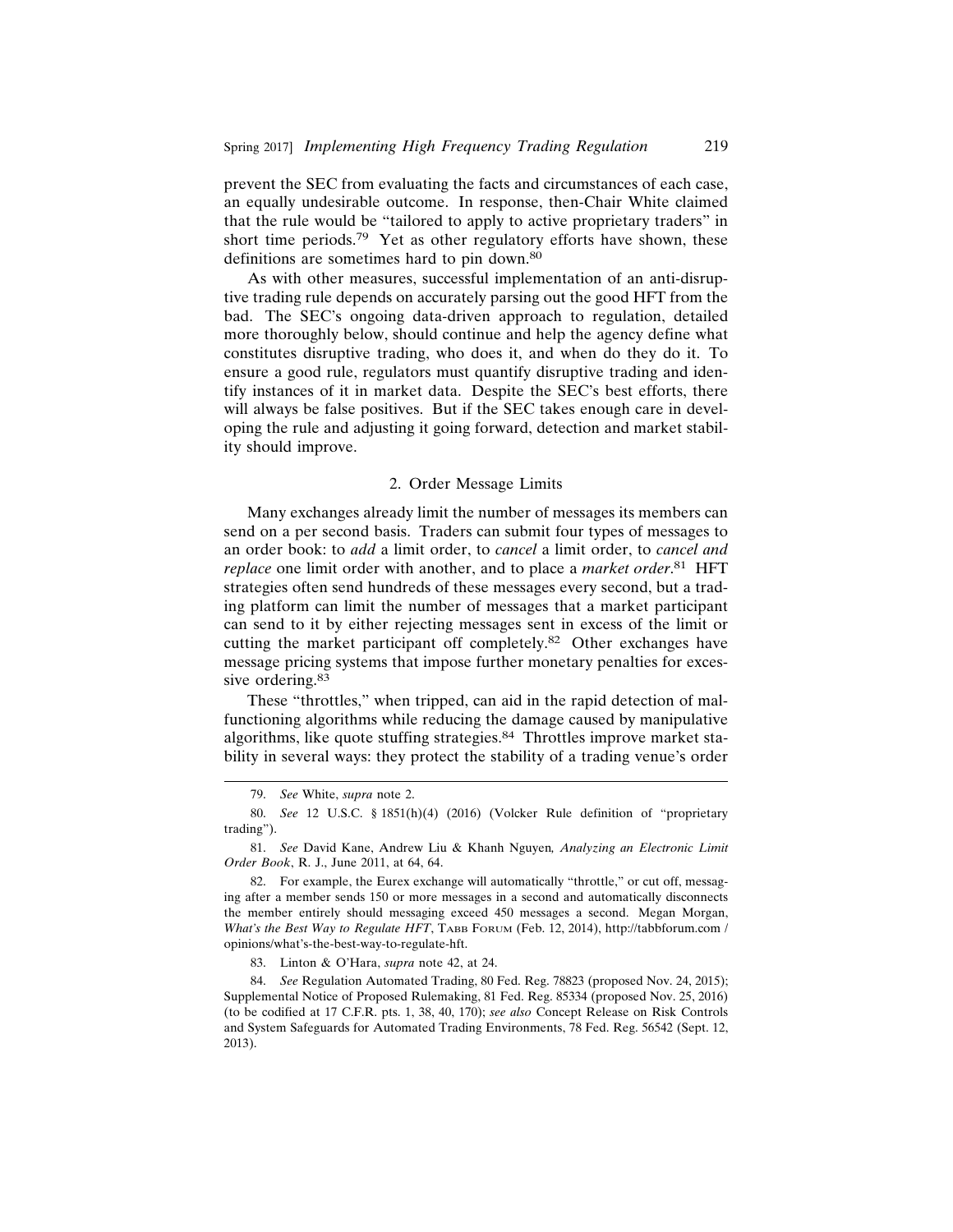processing system, give these trading venues and market participants flexibility when responding to questionable trading patterns, and automatically cut off problematic trading activity before its effects spread to other trading platforms or asset classes. Throttles also represent a beacon of simplicity in a sea of complexity. Such limits apply to everyone, and can easily adapt to changing market conditions if designed correctly.

In the futures and commodities space, the CFTC recently proposed Regulation AT. Among other things, Regulation AT mandates that algorithmic traders and exchanges establish maximum message limits as part of its pre-trade risk control process.85 The regulation does not set particular limits or thresholds, but rather gives traders and exchanges the discretion to set levels reasonably designed to prevent Algorithmic Trading Events, defined as either an algorithmic trading compliance issue or an algorithmic trading disruption.<sup>86</sup>

Regulators should apply this approach across all secondary markets. Allowing HFT firms to set their own message limits, ones informed by specific information including the strategy being employed and that system's speed, avoids the under or over-inclusiveness problems accompanying a strict message limit. Exchanges, meanwhile, can vary message limits as appropriate based on factors like the time of day, type of security, and current market conditions. More generally, shifting the supervisory onus onto algorithmic traders and exchanges should make them more sensitive to market stability issues, which in turn should encourage more dialogue between the industry and regulators and spurring cultures of compliance within HFT firms. Importantly, overall market complexity is unlikely to increase much; if anything, complexity might decrease as exchanges and market participants come to consensuses about what the most appropriate message limits for particular types of strategies should be.

## 3. HFT Registration and Disclosure Requirements

The SEC recently proposed an amendment to Rule 15b9-1 that would call for many HFT firms to register with FINRA.<sup>87</sup> While many HFT firms are already subject to SEC oversight as brokers, the rule change would boost the SEC's ability to monitor for fraud across markets by expanding the number of firms subject to FINRA examinations and enforcement actions.<sup>88</sup>

<sup>85.</sup> Regulation Automated Trading, 80 Fed. Reg. at 78852.

<sup>86.</sup> *Id.*

<sup>87.</sup> *See* Exemption for Certain Exchange Members, Exchange Act Release No. 74581, 80 Fed. Reg. 18036, 18038-39 (proposed Apr. 2, 2015) (to be codified at 17 C.F.R. pt. 240).

<sup>88.</sup> The proposed amendment would eliminate the *de minimis* allowance for off-exchange and proprietary trading, and would and "replace it with a more targeted exemption from [FINRA] membership for a broker-dealer that conducts business on a national securities exchange" and trades off-exchange solely for hedging purposes. *Id.* at 18045-46.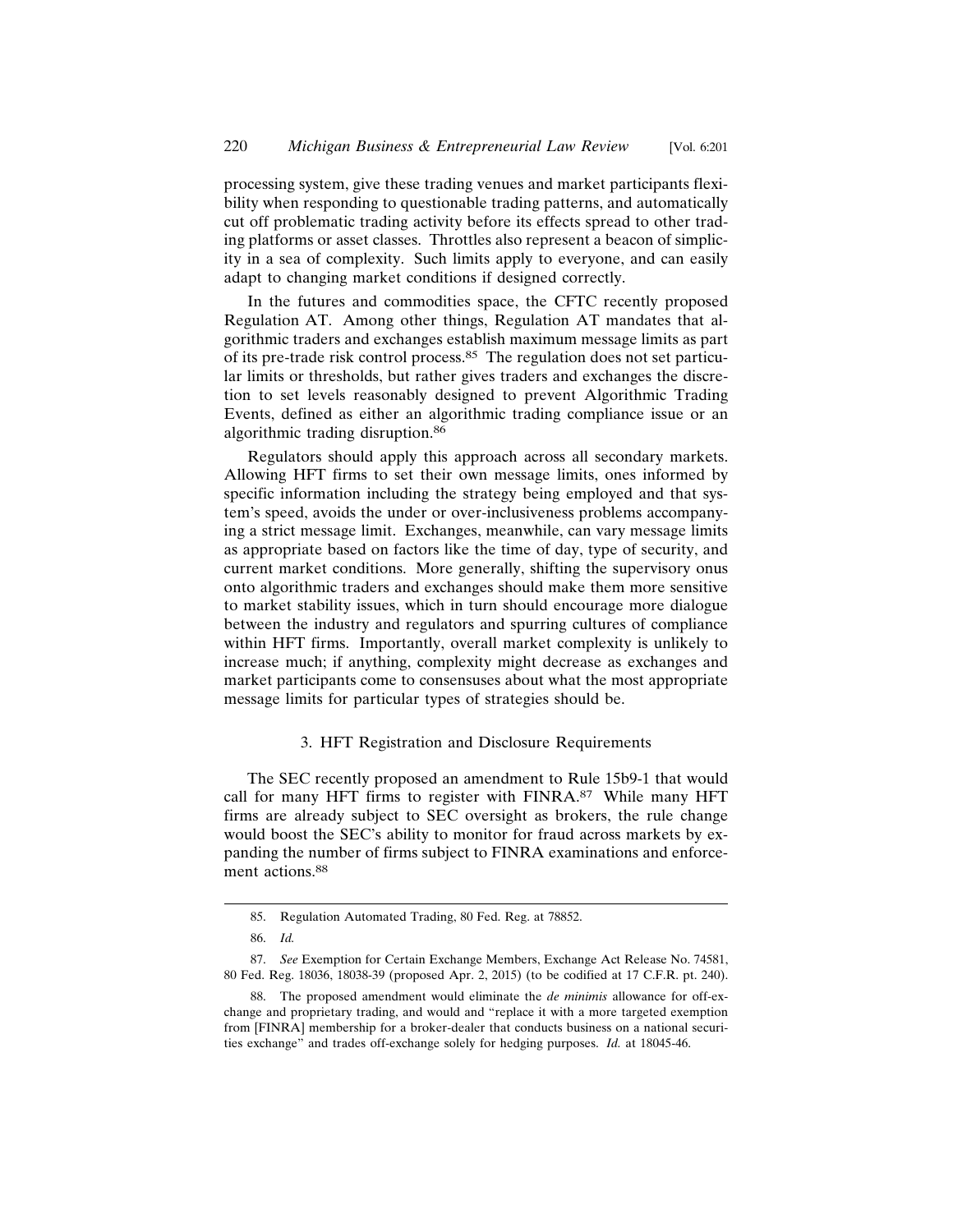The amendment's registration, reporting, and transparency objectives further important security and fairness goals.<sup>89</sup> These mechanisms convey important information about individual firms and systemic risk to regulators. Under a more comprehensive registration regime, regulators could identify those HFT strategies posing systemic risks with more certainty. Regulators could also isolate and investigate HFT firms contributing to severe market disruptions in a more cost and time-efficient way. Consequently, regulators would have the ability to implement necessary market infrastructure changes more quickly and effectively. Moreover, information regarding how and where these strategies operate as well as what securities they deal in will lead to a better mapping of secondary markets, giving regulators more insight into where these markets are most apt to transmit the effects of disruptive trading to other markets. Likewise, registration would increase the effectiveness of other proposed measures offered in this article, including on-demand auctions and order messaging limits.

Markets would likely also become more transparent. Under the proposed amendment, HFT firms would not need to join FINRA if they limit their trading to exchanges where they are members.90 Thus, some firms could decide to stop their off-exchange trading while others opt to reduce such activity to curb the increased costs of trading that would result from FINRA membership.

While off-exchange trading undoubtedly has its benefits, including smaller bid-ask spreads and more market depth, the current proportions are too lopsided.91 So much trading now happens away from exchanges that publicly quoted prices may no longer properly reflect a security's true price.92 Given that Dark Pools and ECNs price their transactions based on the prices published by "lit" exchanges, inaccurate exchange prices also skew off-exchange pricing.93 In short, more on-exchange trading will lead to more informed pricing that, all things equal, will make market prices more stable. In turn, because it is easier for companies to raise capital in

<sup>89.</sup> *Id.* at 18070 (requiring an exempt dealer to comply with record retention requirements of 17 C.F.R. § 240.17a-4).

<sup>90.</sup> *Id.*

<sup>91.</sup> *See* Rhodri Preece, CFA INSTITUTE, DARK POOLS, INTERNALIZATION, AND EQ-UITY MARKET QUALITY 60-61 (2012); ORG. FOR ECON. CO-OPERATION & DEV., *Changing Business Models of Stock Exchanges and Stock Market Fragmentation*, *in* OECD BUSINESS AND FINANCE OUTLOOK 2016, at 120 (finding that, in 2015, 33% of all U.S. stock trades took were off-exchange, and 42% of all trades were in the form of "dark trading").

<sup>92.</sup> Public Statement of Louis E. Aguilar, Comm'r, SEC, U.S. Equity Market Structure: Making Our Markets Work Better for Investors, (May 11, 2015), https://www.sec.gov/ news /statement/us-equity-market-structure.html. *See also* John McCrank, *Dark Markets May Be More Harmful Than High Frequency Trading*, REUTERS (Apr. 7, 2014), http:// www.reuters.com/article/us-markets-darkpools-analysis-idUSBREA3605M20140407.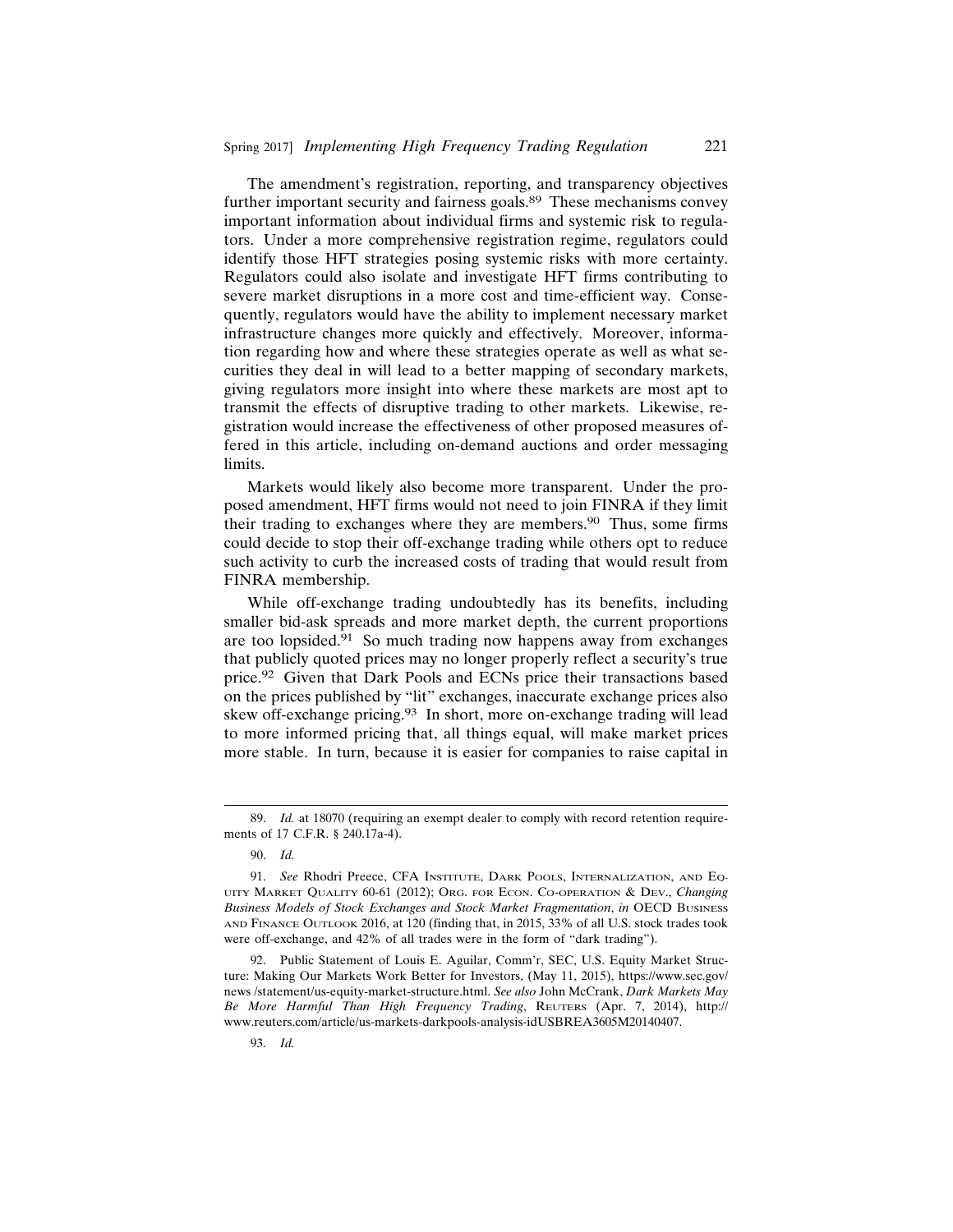stable secondary markets, the cost of capital will fall, increasing efficiency.94

Amending Rule 15b9-1 is a useful first step, but the SEC should also consider incorporating aspects of similar, more detailed registration requirements pioneered by its foreign counterparts. For instance, the European Union's MiFID II proposal requires significant disclosures.95 HFT firms must give their home state regulators descriptions of their algorithmic trading strategies, details of the trading parameters or limits to which the system is subject, and the key compliance and risk controls that it has in place.96 Registered HFT firms and trading venues must also establish effective systems and risk controls to ensure trading systems are resilient and have enough capacity.<sup>97</sup> As part of these risk controls, senior management at HFT firms must designate a "responsible party" to sign off on the initial deployment or a substantial update to an algorithmic trading system or strategy.<sup>98</sup> The directive further mandates that firms test their algorithms to ensure they work as intended in stressed market conditions and, if necessary, be able to turn them off when the situation demands it.<sup>99</sup> In turn, trading venues that allow algorithmic trading need to perform due diligence and conformance testing on the users of its systems.<sup>100</sup>

Imposing more specific registration requirements is a path worth considering. The long-term effects of, for instance, requiring descriptions and periodic testing of algorithms alongside registration would improve market stability tremendously. HFT algorithms will become more resilient, and regulators more competent at supervising them. Of course, too stringent requirements might cause HFT firms to flee to less regulated trading platforms or jurisdictions. Coming up with conditions to test these algorithms will also, at least initially, be difficult and costly. Regulatory coordination and information sharing, however, can mitigate these concerns, discussed more thoroughly in Part II.

# D. *Measures Addressing Investor Protection Issues*

Regulators must restore the public's faith that the secondary market protects their interests. First, regulators must make the secondary market more transparent. Investor protection concerns in the HFT context primarily revolve around opacity: only the most sophisticated investors know

<sup>94.</sup> Nicholas Economides & Robert Schwartz, *Electronic Call Market Trading*, 21 J. PORTFOLIO MGMT., no. 3, 1995, at 10.

<sup>95.</sup> *See* MiFID II, *supra* note 40, at arts. 17, 48; *Commission Proposal for Regulatory Technical Standards on the Organisational Requirements of Investment Firms Engaged in Algorithmic Trading*, COM (2016) 4478 final (Aug, 19, 2016) [hereinafter RTS 6]; *see also* Katz & Lam, *supra* note 47.

<sup>96.</sup> MiFID II, at art. 17(2); RTS 6, at art. 28.

<sup>97.</sup> MiFID II, at. 17(1).

<sup>98.</sup> RTS 6, at art. 5.

<sup>99.</sup> MiFID, at art. 17; RTS 6, at arts. 6-10.

<sup>100.</sup> MiFID II, at art. 48.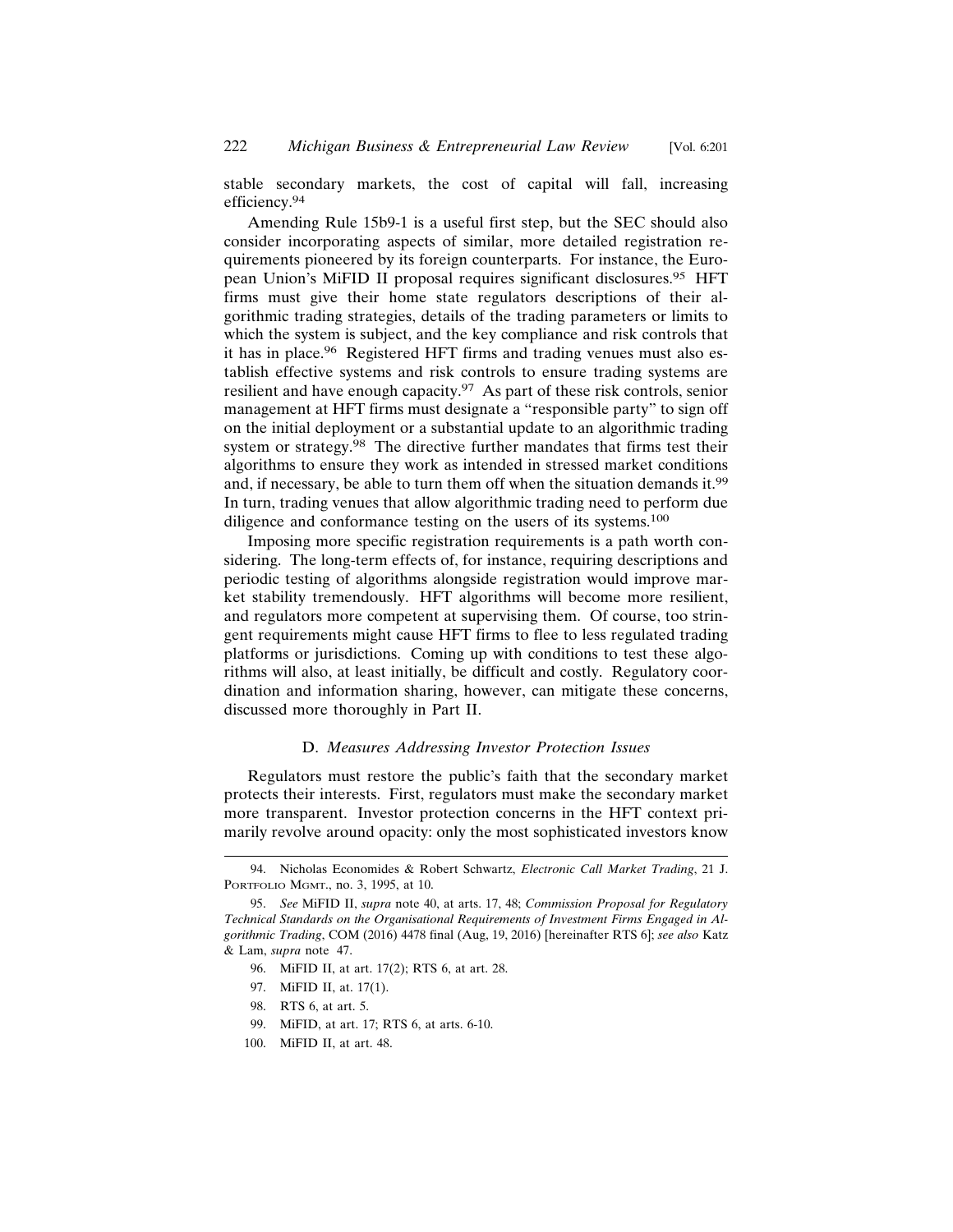the ins-and-outs of how HFT and trading dynamics work.101 Second, regulators must assure investors that they can catch predatory HFT strategies in the act. To accomplish this, regulators must amplify their surveillance capabilities and aggressively pursue enforcement actions against manipulative HFT strategies. However, regulators must also make sure not to demonize HFT strategies that add value to secondary markets. As previously discussed, electronic trading developed, at least in part, to curb certain abusive practices of manual traders. Regulation must maintain HFT's competitive benefits. Finally, regulators must enhance the perceived fairness of secondary markets in the eyes of the public. Competitive pressure to increase order flow pushed trading venues to cater to HFT demands, creating what many perceived as a "two-tiered" market. Co-location, proprietary data feeds, and specialized order types all animate claims that the market is rigged.102 Regulators should revisit each of these developments and determine if they actually serve the public interest.

Despite this, the SEC has taken several positive steps to make secondary markets more transparent and manageable. In 2011, the SEC passed the Large Trader Reporting Rule, imposing registration and reporting requirements on certain traders that exceed defined volume thresholds.<sup>103</sup> The rule allows the SEC to see how major traders interact with securities markets, reconstruct trading activity following periods of extreme market volatility, and apply the data gained from the reporting system for regulatory purposes going forward.

Similarly, in 2012 the SEC adopted Rule 613, requiring national securities exchanges and FINRA to submit plans to create, implement, and maintain a consolidated audit trail (CAT) designed to track the life cycle of all orders and trades.104 Although exchanges report executed trades to the consolidated market data system, there is currently no database that logs records of all order activity, including canceled orders.<sup>105</sup> If the industry implements CAT on budget and regulators take steps to ensure the data given to it is accurate, it will allow regulators to track secondary mar-

<sup>101.</sup> *See generally* Morelli, *supra* note 1, at 127-28.

<sup>102.</sup> *See, e.g.*, MICHAEL LEWIS, FLASHBOYS: A WALL STREET REVOLT (2014); Laurie Carver, *Exchange Order Types Prompt Fears of HFT Conspiracy*, RISK MAG. (April 23, 2013), http://www.risk.net/risk-magazine/feature/2261626/exchange-order-types-promptfears-of-hft-conspiracy.

<sup>103.</sup> Large Trader Reporting Adopting Release, Exchange Act Release No. 64976, 76 Fed. Reg. 46960 (Aug. 3, 2011) (codified at 17 C.F.R. § 240.13h-I) (requiring registration by entities who trade either two million shares or \$20 million during any calendar day, or 20 million shares or \$200 million during any calendar month).

<sup>104.</sup> Consolidated Audit Trail Adopting Release, Exchange Act Release No. 67457, 77 Fed. Reg. 45722 (Aug. 1, 2012) (codified at 17 C.F.R. § 242.613).

<sup>105.</sup> Press Release, SEC, SEC Approves New Rule Requiring Consolidated Audit Trail to Monitor and Analyze Trading Activity (July 11, 2012), http://www.sec.gov/News/Press-Release/Detail/PressRelease/1365171483188#.UkXTmMi30AM.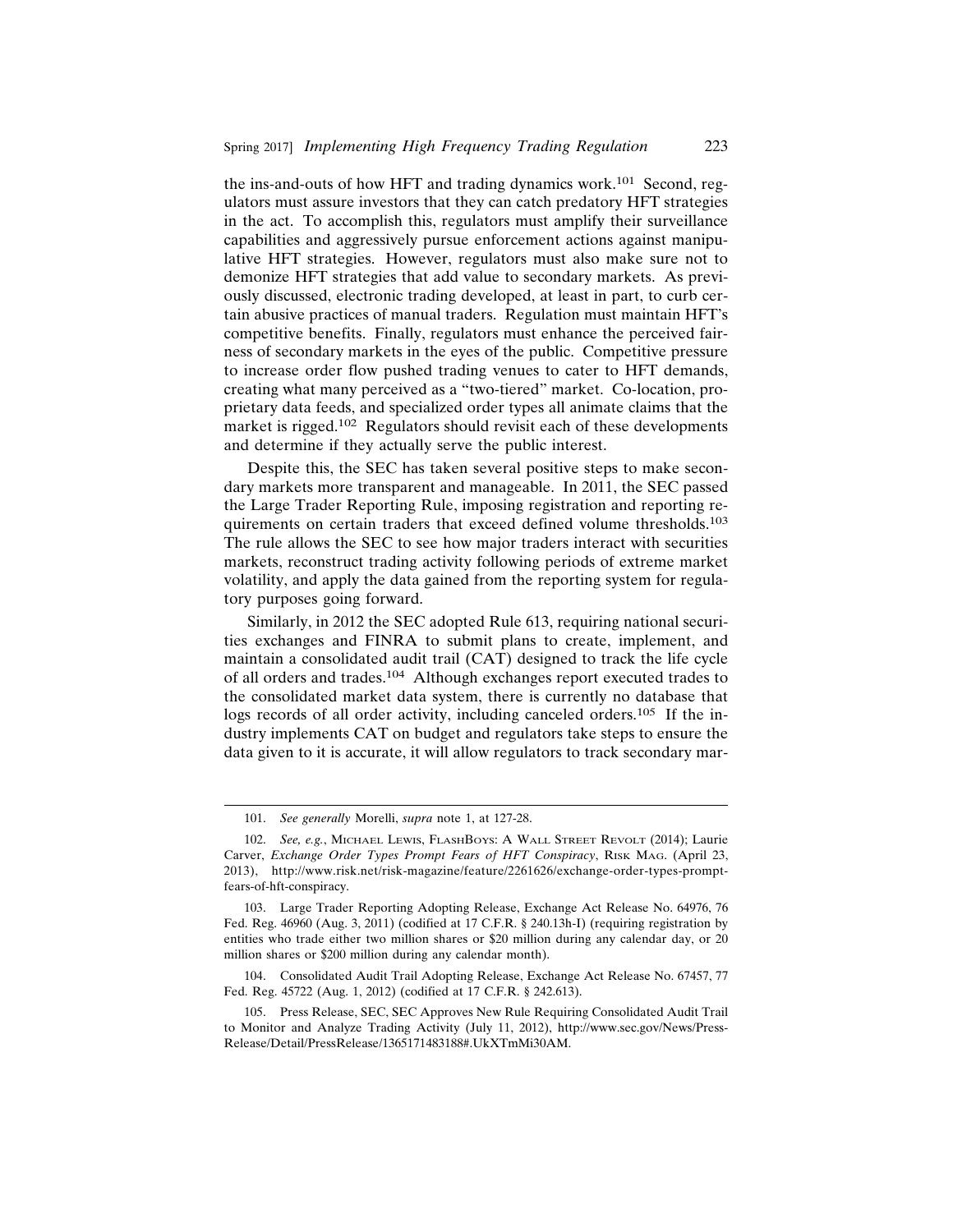ket activity more accurately and efficiently.106 Of course, this is a big "if."<sup>107</sup> Still, by creating a central repository of trading data, the SEC and other regulators can link customer account information to order event data and perform ongoing surveillance while also letting regulators complete market reconstructions. Equally important, CAT should enable more effective private enforcement, potentially giving private parties another tool with which they can reconstruct HFT manipulation to establish causation and intent in class action claims.<sup>108</sup>

Moreover, in 2013, the SEC established its Market Information Data Analytics System (MIDAS) as the agency's official trade monitoring system.109 MIDAS collects more than one billion records every day, and allows the agency to quickly reconstruct trading activity after extreme

108. *See* Tara E. Levens, *Too Fast, Too Frequent? High-Frequency Trading and Securities Class Actions*, U. CHI. L. REV. 1511, 1526-55 (describing the securities-fraud class action framework as applied to HFT manipulation cases). For examples of prominent class actions in this area, *see* Complaint, Providence v. BATS Global Markets, Inc., No. 14-2811 (S.D.N.Y. filed Apr. 18, 2014) (highlighting claims of manipulative and deceptive conduct in connection with HFT strategies, including electronic front running, spoofing, layering, and rebate arbitrage); Complaint, Lanier v. BATS Exch., Inc., 105 F. Supp. 3d 353 (S.D.N.Y. 2015) *aff'd* 838 F.3d 139 (2d Cir. 2016) (dismissing complaint for failure to state a claim, holding that Regulation NMS obligates exchanges to *send* quote data to SIP no later than to direct feed subscribers, but does not require that direct feed and SIP subscribers *receive* data at same time).

109. Press Release, SEC, SEC Launches Market Structure and Data Analysis Website (Oct. 9, 2013), https://www.sec.gov/News/PressRelease/Detail/PressRelease/1370539865 877.

<sup>106.</sup> FINRA currently operates the Order Audit Trail System (OATS), an analogous system that tracks order and execution data for most U.S.-listed stocks. One recurring issue with the OATS system involves data integrity: the system is useful only to the extent that the data firms send it is accurate and complete. *See, e.g.* Matt Robinson & Sam Mamudi, *Goldman Fined \$1.8 Million by FINRA Over Inaccurate Trading Data*, BLOOMBERG (Jul. 27, 2015), http://www.bloomberg.com/news/articles/2015-07-27/goldman-fined-1-8-million-byfinra-over-inaccurate-trading-data.

<sup>107.</sup> In March 2016, Senator Michael Crapo of Idaho remarked that it was "beyond frustrating that six years after the Flash Crash we still haven't built the CAT." *Regulatory Reforms to Improve Equity Market Structure: Hearing Before the S. Subcomm. on Sec., Ins. & Inv. of the S. Comm. on Banking, Hous. & Urban Affairs*, 114th Cong. 3 (2016). However, in November 2016, the SEC finally approved a plan to implement CAT. In the approved plan, the SEC envisions a two-year implementation period. It also contemplates that both trading platforms and industry members will fund the system through tiered fixed fees based on messaging traffic. Estimates regarding CAT's total costs ranged from \$30 million to \$91.6 million, with annual maintenance costs spanning from \$27 million to \$93 million (though many estimates also expected maintenance costs to be much higher than these figures in the first five years). Ltd. Liab. Co. Agreement, CAT NMS, LLC (Nov. 29, 2016), http:// www.catnmsplan.com/web/groups/catnms/@catnms/documents/appsupportdocs/cat\_nms\_ plan\_amended\_to\_include\_miax\_pearl\_executed.pdf. These figures, however, ignore the costs borne by industry participants as they create internal systems to comply with their new CAT reporting obligations. *See* Dan Ryan, *Consolidated Audit Trail: The CAT's Out of the Bag*, HARVARD L. SCH. FORUM ON CORP. GOVERNANCE & FIN. REGULATION (July 16, 2016), https://corpgov.law.harvard.edu/2016/07/16/consolidated-audit-trail-the-cats-out-ofthe-bag/.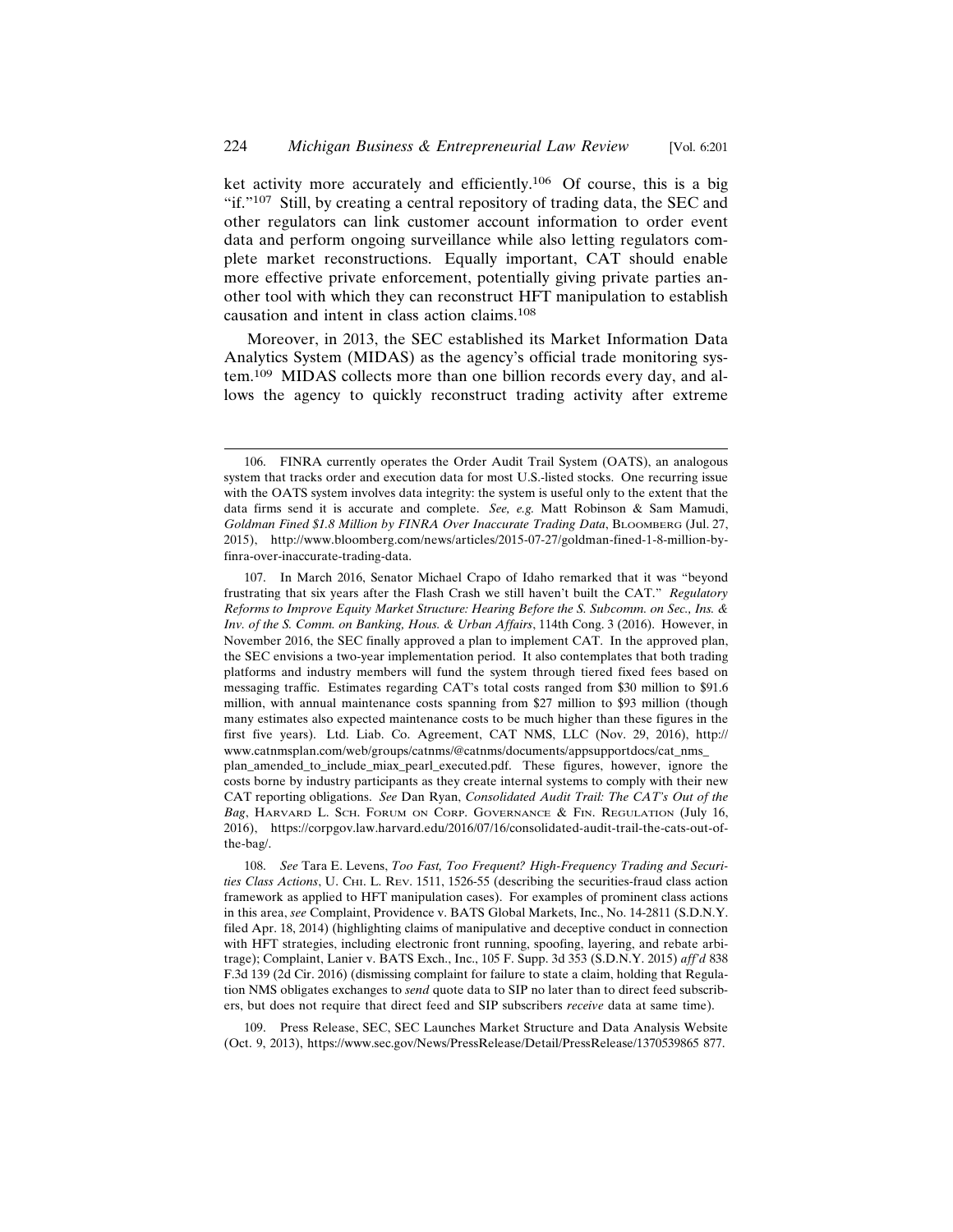market events and detect troublesome or illegal trading behavior.<sup>110</sup> The SEC regularly posts visual summaries of this market data on its website, making markets seem less opaque to investors.<sup>111</sup>

The SEC has also made strides towards addressing the "two-tiered" market concern. In 2010, for example, the agency essentially prohibited "naked access", which refers to the practice of an HFT firm paying an SEC-registered broker to directly access securities exchanges through their order management systems.112 These systems had direct connections to exchanges and other trading platforms. By accessing these systems, HFT firms could reduce their trade latency and increase the efficacy of their trade strategies without submitting themselves to various risk-management and capital requirements faced by registered brokers. The Naked Access Rule prohibited broker-dealers from providing this access, and required brokers with market access to put in place risk management controls and supervisory procedures to help prevent erroneous orders, ensure compliance with regulatory requirements, and enforce pre-set credit or capital thresholds.<sup>113</sup>

Meanwhile, many of the SEC's enforcement efforts have aimed to increase investor knowledge about how secondary markets work. For example, the SEC fined Direct Edge for selectively disclosing information about how a certain order type commonly used by HFT firms operated to its members.114 In its enforcement action, the SEC indicated that many HFT firms gave Direct Edge input regarding how these orders should operate, and stated that Direct Edge should have informed its members of this fact.115 In response, exchanges have taken steps to eliminate or simplify their order types, presumably to make their platforms seem less biased towards HFT traders.<sup>116</sup>

In short, the SEC has taken many positive steps towards developing a more robust market regulatory infrastructure. HFT registration will promote transparency while CAT, MIDAS, and similar programs will give the SEC dramatically better surveillance capabilities. Using these tools, the SEC can better parse the harmful algorithms from the beneficial ones and adjust their enforcement and policy focus accordingly. Though other juris-

<sup>110.</sup> Frank Konkel, *SEC's MIDAS program highlights how to do big data*, FCW (Mar. 28, 2014), https://fcw.com/articles/2014/03/28/sec-midas-big-data.aspx.

<sup>111.</sup> *Id.*

<sup>112.</sup> *See* Risk Management Controls for Brokers or Dealers with market Access, Exchange Act Release No. 34-63241, 75 Fed. Reg. 69791 (Nov. 3, 2010) (codified at 17 C.F.R. § 240.15c3-5).

<sup>113.</sup> *Id.*

<sup>114.</sup> EDGA Exchange, Exchange Act Release No. 74032, 2015 WL 137640 (Jan. 12, 2015).

<sup>115.</sup> *Id.*

<sup>116.</sup> *See, e.g.*, Adam Brown, *NYSE to Eliminate Several Complex Order Types to Rein in HFT*, IR MAG. (May 9, 2014), http://www.irmagazine.com/articles/stock-exchanges-listings /20178/nyse-eliminate-several-complex-order-types-rein-hft/.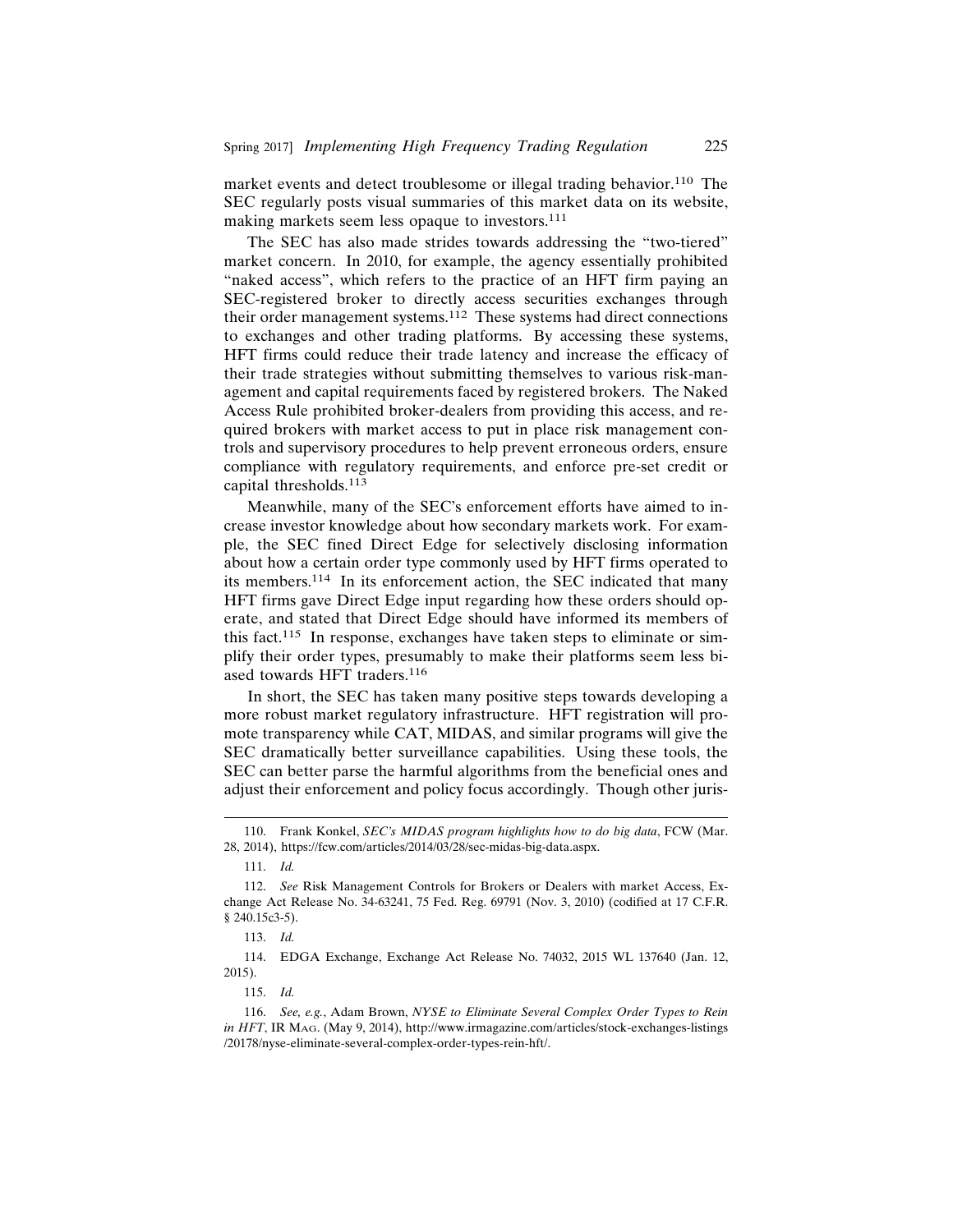dictions have placed more emphasis on investor protection issues, $117$  there is no immediate need in the United States to follow suit beyond ensuring regulators implement and adhere to existing rules and proposals going forward. If anything, U.S. regulators should consider reevaluating trading platform co-location and proprietary data feed distribution practices in the medium-term. Any benefit gained from changing either of these things, however, would likely not come from equalized access to market data (HFT firms would simply place more emphasis on improving their order processing capabilities). Instead, eliminating these practices would help regulators dispel the public's perception, right or wrong, that markets are rigged.118

#### II. THE IMPORTANCE OF REGULATORY COORDINATION

Every day, secondary markets grow faster, more complex, and more interconnected. HFT's ability to employ cross-exchange and cross-asset arbitrage strategies means that trading is more impactful on a global scale than ever before. Global securities regulations have grown more interdependent as well; issuers can cross-list their stocks on multiple exchanges while HFT firms often locate themselves and operate in multiple markets. Given HFT's constant demand for access to new trading opportunities, it is not surprising that exchanges have consolidated. Revenues from equities trading have plunged in the face of fierce competition, pushing stock exchanges to merge with derivatives and international exchanges to boost growth.119 As one industry commentator opined, "[t]he way the market works is simple: if you're not in the top tier or in the second tier of [global] exchanges, you're finished."<sup>120</sup>

Regulators have taken notice of these trends. For instance, before the Flash Crash, single-security circuit breakers were limited to particular venues or assets. Once these circuit breakers were triggered, trading volume could nonetheless migrate off-exchange or to other assets. During the Flash Crash, CME, a derivatives exchange, hit many of these circuit breakers while NYSE did not. This meant that trading in certain derivatives halted, but trading in their associated stocks remained active. NYSE executed open trades, but later canceled and reversed them. However, orders

<sup>117.</sup> In Australia, regulators partially shift the surveillance onus to other traders. Market participants must notify its primary market regulator, the Australian Securities and Investments Commission, if they have "reasonable grounds" to suspect that someone has placed an order or engaged in a transaction that creates or maintains an artificial, false, or misleading price. *See* Aust. Sec. & Inv. Comm'n, Regulatory Guide 238: Suspicious Activity Reporting 6 (Aug. 2013), http://download.asic.gov.au/media/1247093/rg238.pdf.

<sup>118.</sup> MICHAEL LEWIS, FLASH BOYS 109 (2014).

<sup>119.</sup> *See* Eyk Henning & Shayndi Raice, *NYSE Owner ICE, CME Group Mulling Bids for LSE*, WALL ST. J. (Mar. 1, 2016), http://www.wsj.com/articles/nyse-owner-intercontinent al-exchange-says-it-is-considering-offer-for-lse-1456821176; Ken Sweet, *Why Stock Exchanges Have Merger Fever*, CNN MONEY (Feb. 18, 2011), http://money. cnn.com/2011/02/18/ markets/exchange\_mergers/.

<sup>120.</sup> *See* Sweet, *supra* note 119.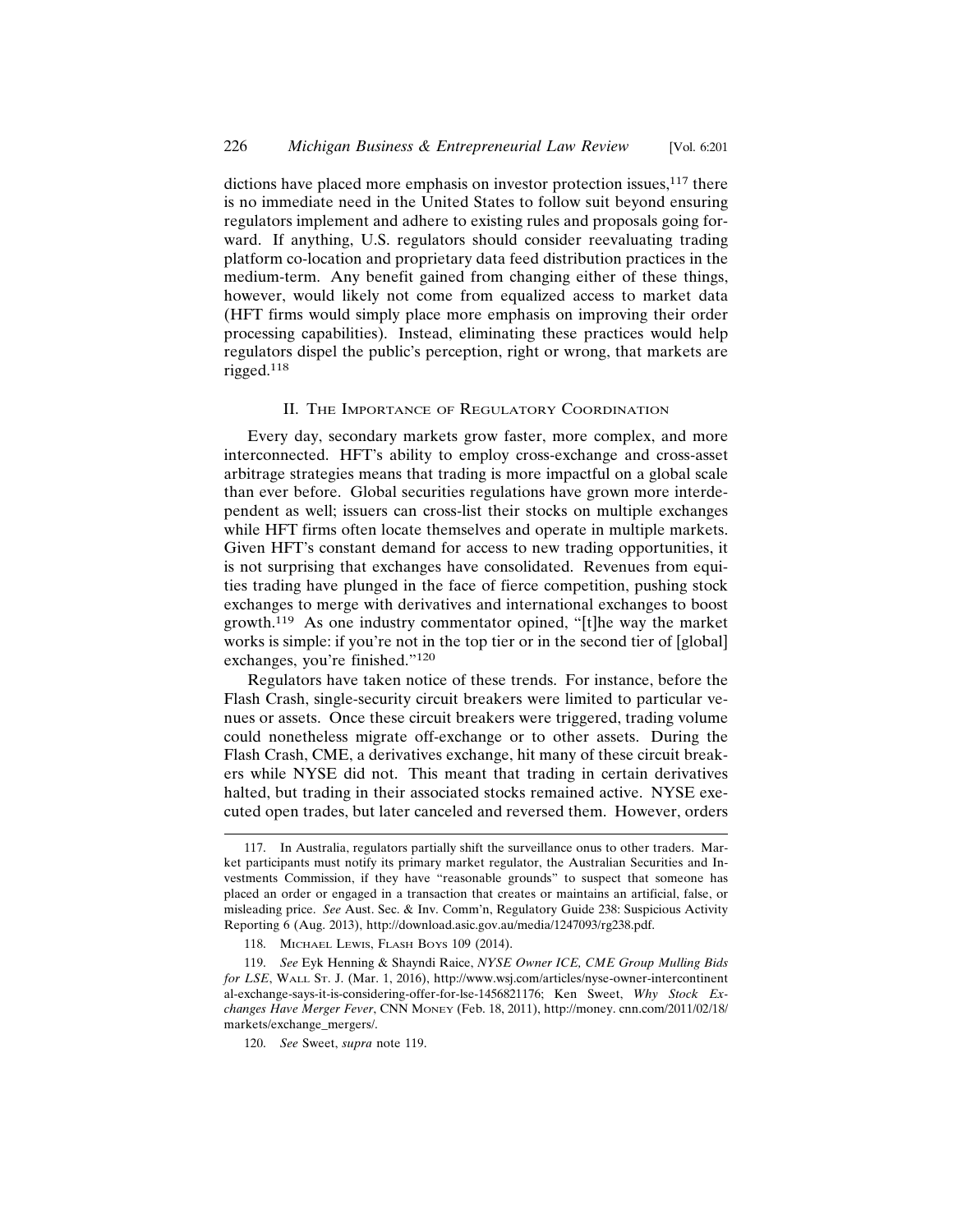placed after trading resumed on CME, intended to hedge against their perceived stock losses on NYSE, did execute.121 Paradoxically, these hedge trades lost money. Had both exchanges been subject to the circuit breakers, this state of affairs would not have taken place. Afterward, regulators revamped the circuit breaker system, and securities and futures exchanges must now follow procedures for coordinated market-wide trading halts based on declines in the  $S\&P 500$  index.<sup>122</sup> To facilitate more measures like these, the CFTC and SEC formed a Joint Advisory Committee to consider potential coordinated regulatory responses.123 Both of the agencies have either taken up or considered many of the committee's recommendations.124

Likewise, successful implementation of most policy measures discussed in this article depends on significant regulatory coordination and cooperation. Rolling out on-demand batch auctions, for instance, requires regulators and exchanges to work together to determine eligible securities and traders. Altering tick sizes, maker-taker fees, and order message limits pose similar challenges. And with respect to surveillance tools like CAT, the SEC needs to collaborate with FINRA, broker-dealers, and traders to ensure the data collected is the data desired. Simply put, exchanges, regulators, and traders all need to work together on an ongoing basis to ensure these measures actually, and not just theoretically, improve market conditions.

Cooperation must extend to the international level as well. Inadequate coordination could result in HFT firms pursuing yet another arbitrage strategy, but this time of the regulatory variety. Downward competitive pressure from jurisdictions that want to attract or retain HFT's order flows might "enhance or debilitate [the] regulatory regime[s]" of other jurisdictions, putting certain investment activity that has profound effects on a given market beyond a state's regulatory reach.<sup>125</sup>

These risks are most acute with respect to financial transaction taxes. Even if these taxes are targeted and limited to aggressive trading strategies, HFT firms could simply avoid the tax by relocating their operations to another exchange in another jurisdiction. For instance, when Sweden began taxing financial transactions in the 1980s, bond trading fell by 85%

<sup>121.</sup> Ananth Madhavan, *Exchange-Traded Funds, Market Structure, and the Flash Crash*, 68 FIN. ANALYSTS J., no. 4, 2012, at 20, 22.

<sup>122.</sup> SEC, Investor Bulletin: Measures to Address Market Volatility (Jan. 4, 2016), https://www.sec.gov/investor/alerts/circuitbreakersbulletin.htm.

<sup>123.</sup> JOINT CFTC-SEC ADVISORY COMM. ON EMERGING REGULATORY ISSUES, REC-OMMENDATIONS REGARDING REGULATORY RESPONSES TO THE MARKET EVENTS OF MAY 6, 2010, at 2 (2010).

<sup>124.</sup> *Id.* at 3-14.

<sup>125.</sup> Amir N. Licht, *Regulatory Arbitrage for Real: International Securities Regulation in a World of Interacting Securities Markets*, 38 VA. J. INT'L L. 563, 606-07 (1998).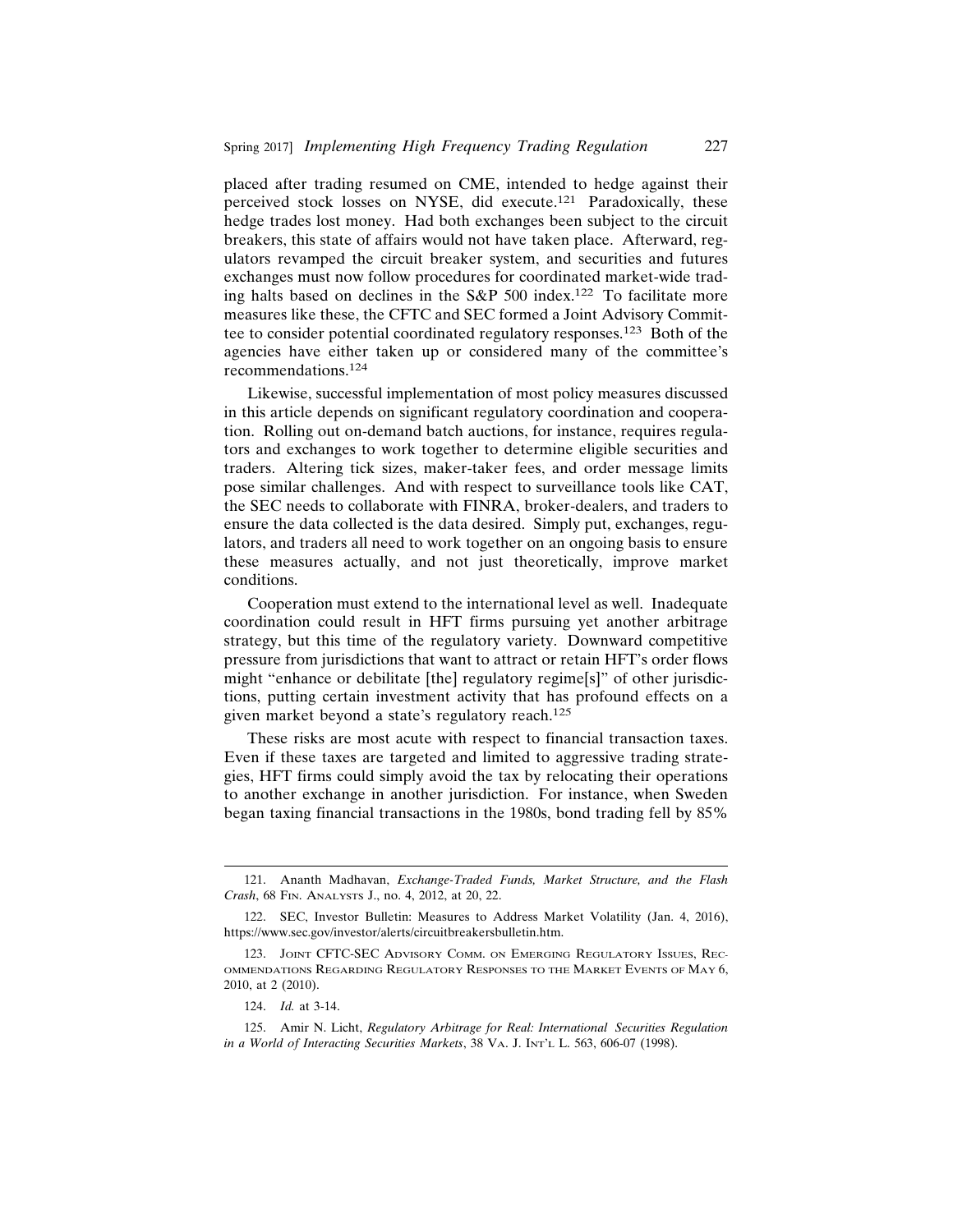and futures trading fell by 98%.126 By 1990, more than 50% of all Swedish trading moved to London. More recently, Italy's financial transaction tax caused trading in Italian stocks to fall by 34.2% the year it introduced the tax.127 While the Italian government expected to raise \_1 billion via the tax, actual receipts totaled only \_200 million.128 Italian traders have felt the effects: studies have found that volatility and bid-ask spreads significantly increased.<sup>129</sup>

Regulators must carefully think through HFT registration requirements and market-making obligations for similar reasons. If not implemented in a coordinated way, these requirements risk alienating both good and bad HFT, pushing both types to jurisdictions with more lenient regulations and less probing registration requirements.<sup>130</sup>

Of course, regulatory coordination is not always easy or desirable. Harmonizing HFT regulation on a global scale would be contentious and likely impractical. First, trying to universalize substantive regulation "can quickly devolve into regulatory nationalism as internal political and economic interests clash with international expectations."131 Coordination may also exacerbate transparency, accountability, and legitimacy issues to the extent that international bodies not accountable to the subjects of the regulation develop universal regulatory principles.132 Second, market structures can vary dramatically across jurisdictions. Rules established in a country with a single trading venue, for instance, should not be the same as those used in countries with highly fragmented markets.<sup>133</sup> Third, har-

128. Maria Coelho, Dodging Robin Hood: Responses to France and Italy's Financial Transaction Taxes, 31 (Nov. 3, 2015) (unpublished Ph.D. dissertation, University of California at Berkeley), http://www.sbs.ox.ac.uk/sites/default/files/Business\_Taxation/Events/conferen ces/doctoral\_meeting/2014/coelho.pdf.

129. *See* Tobias Ruhl & Michael Stein, *The Impact of Financial Transaction Taxes: Evidence from Italy*, 34 ECON. BULLETIN 25, 32 (2014).

130. *See* Carol L. Clark, *Controlling Risk in a Lightning-Speed Trading Environment*, CHICAGO FED LETTER, no. 272, March 2010, https://www.chicagofed.org/publications/chicago -fed-letter/2010/march-272. Several major U.S. HFT players have expanded their operations to Europe, attracted by diverse trading opportunities, favorable corporate tax rates, and convenient regulatory requirements. Fiona Reddan, *Market Trading in a Flash*, IRISH TIMES (Oct. 2, 2009), http://www.irishtimes.com/business/market-trading-in-a-flash-1.749197.

131. Annelise Riles, *Managing Regulatory Arbitrage: A Conflict of Laws Approach*, 47 CORNELL INT'L L. J. 63, 66 (2014).

132. Kathleen Casey, Comm'r, SEC, The Role of International Regulatory Cooperation and Coordination in Promoting Efficient Capital Markets, Address Before the Instituto Bruno Leoni (June 12, 2010).

133. For example, the U.S. has 13 recognized exchanges and over 50 alternative trading systems. In contrast, 90% of trading activity in Japan occurs on the Tokyo Stock Exchange. *See* Yuji Nakamura & Toshiro Hasegawa, *Humans Lose Out as Robots Take Tokyo Stock*

<sup>126.</sup> *Financial Transaction Taxes are Historically Harmful and Unsuccessful*, MODERN MARKETS INITIATIVE, https://modernmarketsinitiative.org/topics/ftt/ (last visited Mar. 11, 2016).

<sup>127.</sup> *FTT Drags Down Italian Stock Trading Volumes*, FTSE GLOBAL MARKETS (Apr. 23, 2014), http://www.ftseglobalmarkets.com/news/ftt-drags-down-italian-stock-tradingvolumes.html.